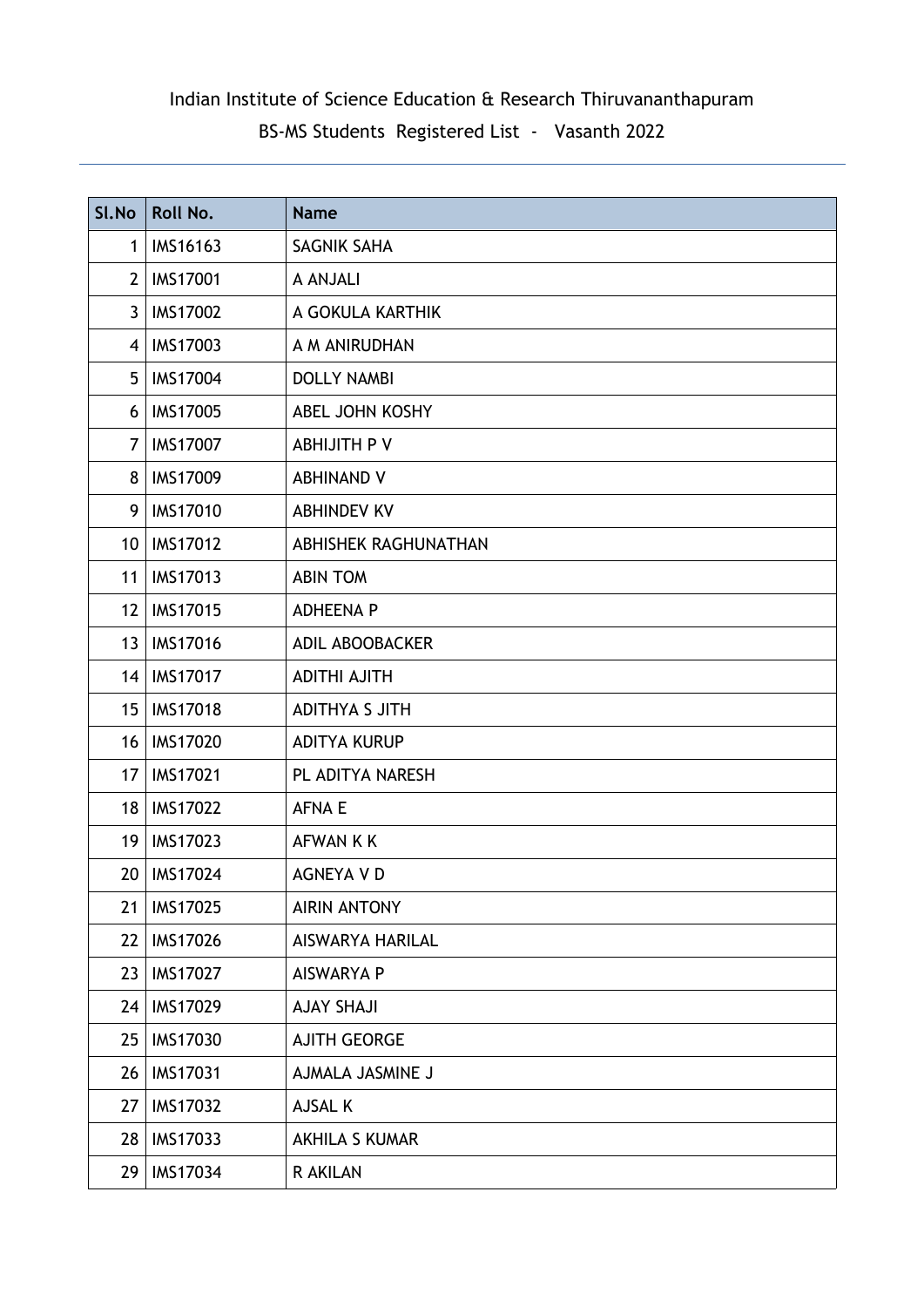| 30 <sup>°</sup> | <b>IMS17035</b> | <b>AKSHAY A</b>            |
|-----------------|-----------------|----------------------------|
| 31              | <b>IMS17036</b> | <b>AKSHAY BALASO PARIT</b> |
| 32 <sub>2</sub> | <b>IMS17037</b> | <b>AKSHAY J</b>            |
| 33 <sup>2</sup> | <b>IMS17038</b> | AKSHAY J. GANESH           |
| 34              | <b>IMS17039</b> | AKSHAY RAJ K               |
| 35 <sup>5</sup> | <b>IMS17040</b> | <b>AKSHAYA C</b>           |
| 36 <sup>°</sup> | <b>IMS17041</b> | <b>AKSHAYA N</b>           |
| 37              | <b>IMS17042</b> | ALAN DANIEL SANTHOSH       |
| 38              | <b>IMS17043</b> | <b>ALEX SHAJI</b>          |
| 39              | <b>IMS17044</b> | ALPHIN JOSEPH M J          |
| 40              | <b>IMS17045</b> | AMAL CHANDRAN C            |
| 41              | <b>IMS17046</b> | AMAL SEBASTIAN             |
| 42              | <b>IMS17047</b> | <b>AMIT KUMAR</b>          |
| 43              | <b>IMS17048</b> | AMIT SANTHU SABU           |
| 44              | <b>IMS17049</b> | <b>AMITH B</b>             |
| 45              | <b>IMS17050</b> | AMJAD HASAN P              |
| 46              | <b>IMS17051</b> | ANAGHA M                   |
| 47              | <b>IMS17052</b> | <b>ANAKHA ANSON</b>        |
| 48              | <b>IMS17053</b> | <b>ANAND CHAVAN</b>        |
| 49              | <b>IMS17054</b> | ANANDHAKRISHNAN            |
| 50 <sup>°</sup> | <b>IMS17055</b> | ANANTH NARAYANAN K         |
| 51              | <b>IMS17056</b> | <b>ANANTHU SUNIL</b>       |
| 52              | <b>IMS17057</b> | <b>ANEENA MOHAN</b>        |
| 53              | <b>IMS17058</b> | ANGELA P A                 |
| 54              | IMS17059        | <b>ANIKET MASAYE</b>       |
| 55              | <b>IMS17060</b> | <b>ANISH VARGHESE</b>      |
| 56              | <b>IMS17061</b> | <b>ANJALI DAS</b>          |
| 57              | <b>IMS17062</b> | <b>ANJALI KUMARI</b>       |
| 58              | <b>IMS17064</b> | <b>ANKIT</b>               |
| 59              | IMS17065        | ANNU MARIYAM JOSEPH        |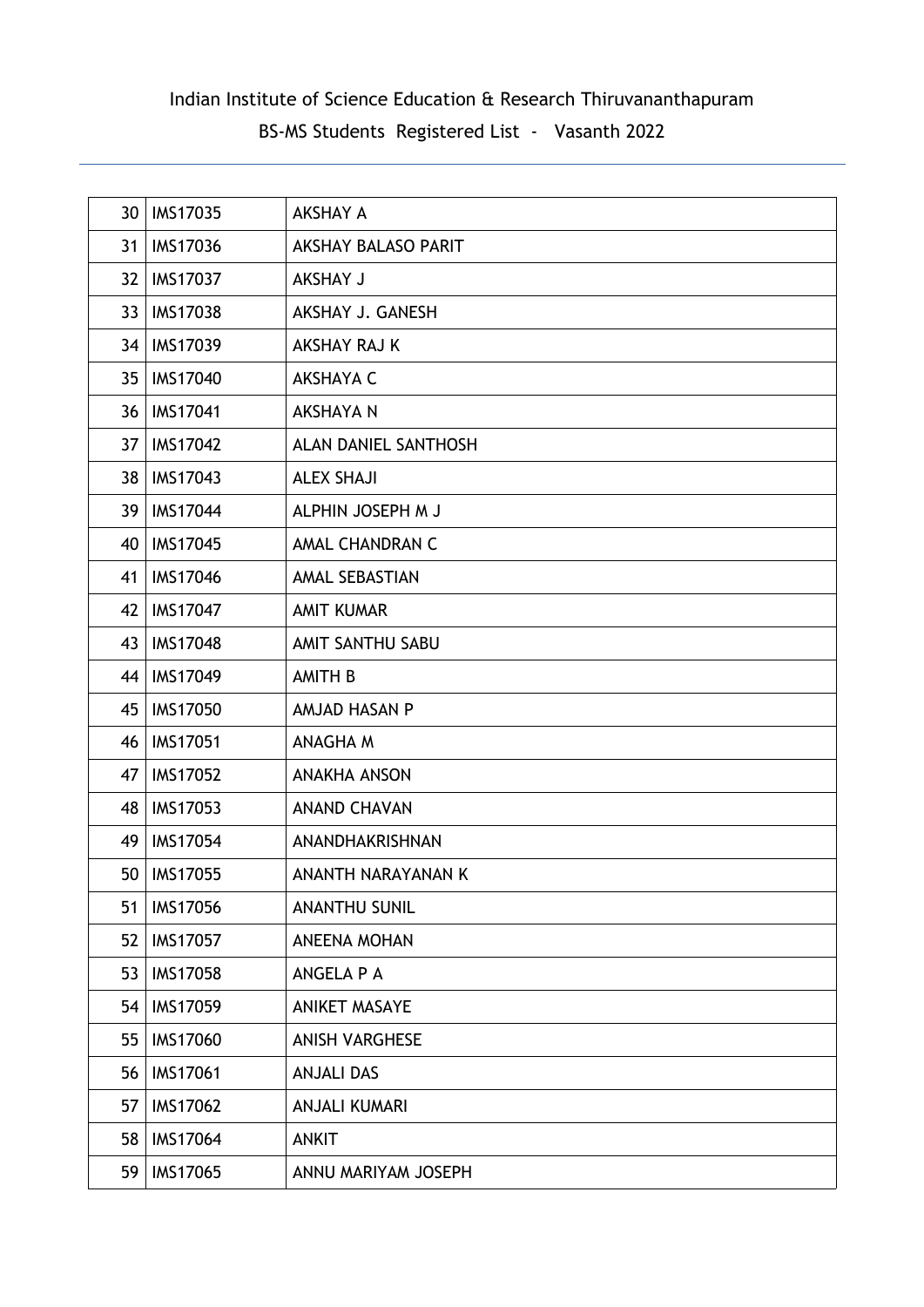| 60 | <b>IMS17066</b> | <b>ANU ANIL</b>           |
|----|-----------------|---------------------------|
| 61 | <b>IMS17067</b> | <b>ANUMIT SARALKAR</b>    |
| 62 | <b>IMS17071</b> | ARCHANA RAJAN V           |
| 63 | <b>IMS17072</b> | ARDRA. AV                 |
| 64 | <b>IMS17073</b> | <b>ARUNIMA MULIYIL</b>    |
| 65 | <b>IMS17074</b> | <b>ARUNIMA S</b>          |
| 66 | <b>IMS17075</b> | ARYA S AJAY               |
| 67 | <b>IMS17076</b> | <b>ARYAN JAKHAR</b>       |
| 68 | <b>IMS17078</b> | ASHA A S                  |
| 69 | <b>IMS17080</b> | ASHISH KUMAR MEENA        |
| 70 | <b>IMS17081</b> | <b>ASHLY WILSON</b>       |
| 71 | <b>IMS17082</b> | <b>ASWADH S SAJEEVAN</b>  |
| 72 | <b>IMS17083</b> | <b>ASWIN ASHOK</b>        |
| 73 | <b>IMS17084</b> | <b>ATHIRA JOJO</b>        |
| 74 | <b>IMS17085</b> | <b>ATHIRA K PRAKASH</b>   |
| 75 | <b>IMS17086</b> | AYISHA MARWA MP           |
| 76 | <b>IMS17087</b> | <b>AZMI SHERIFF</b>       |
| 77 | <b>IMS17089</b> | <b>BHAGYANATH S</b>       |
| 78 | <b>IMS17090</b> | <b>BHARATH KRISHNAN G</b> |
| 79 | <b>IMS17091</b> | <b>BHARGAV R M</b>        |
| 80 | <b>IMS17093</b> | <b>CHARUTHA V S</b>       |
| 81 | IMS17094        | CHILUPURI RANJITHKUMAR    |
| 82 | <b>IMS17095</b> | DEVIKA P THANKACHAN       |
| 83 | <b>IMS17096</b> | DEVIKA RADHAKRISHNAN      |
| 84 | <b>IMS17097</b> | <b>DEVIKA S P</b>         |
| 85 | <b>IMS17098</b> | DHANAPAL CHARAN VISWA     |
| 86 | <b>IMS17099</b> | <b>CLDHEERAJ</b>          |
| 87 | <b>IMS17100</b> | DHURJATI SAI ABHISHIKTH   |
| 88 | <b>IMS17102</b> | <b>FABI RASHEED</b>       |
| 89 | IMS17103        | <b>G ANANTHAKRISHNA</b>   |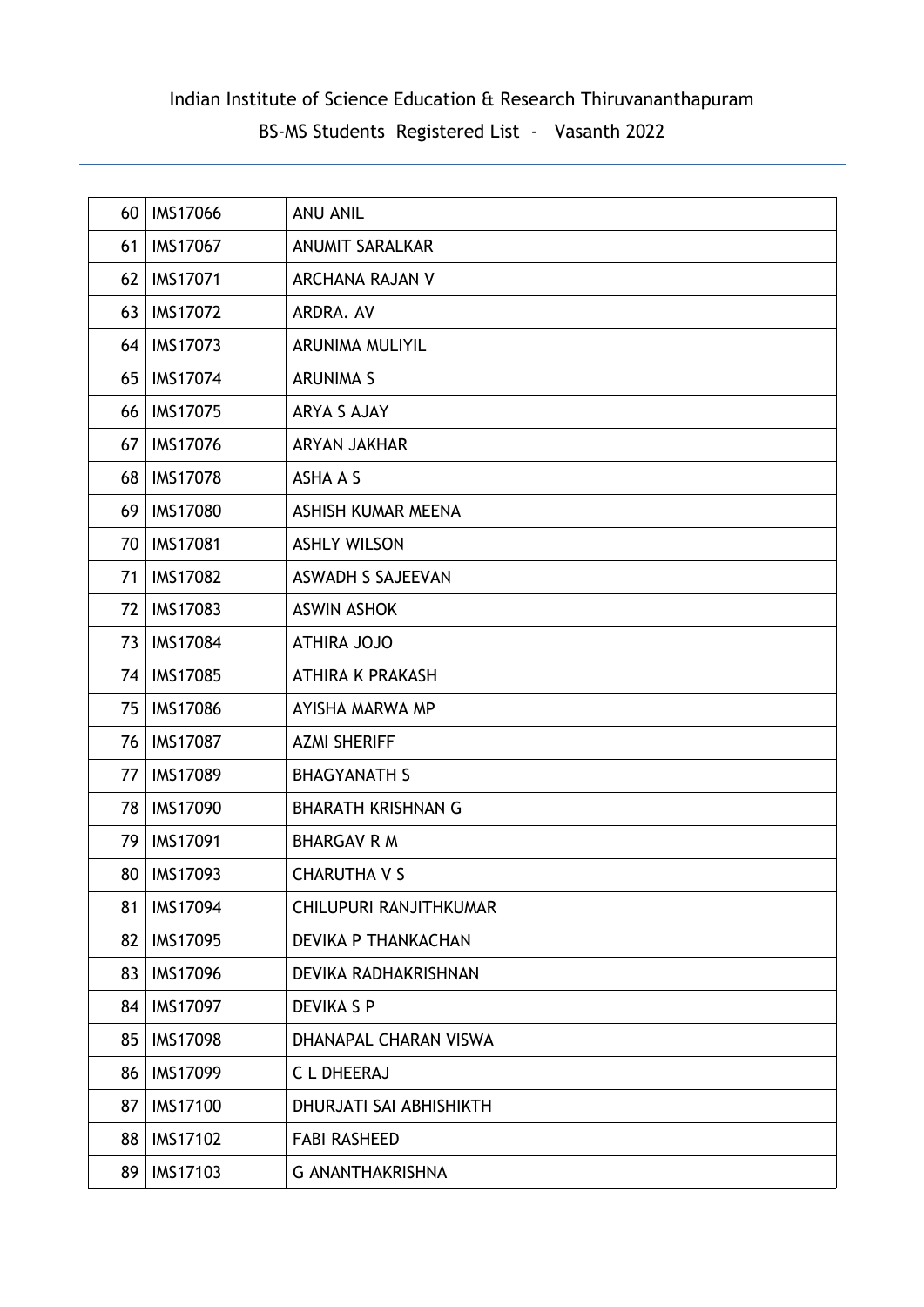| 90  | <b>IMS17104</b> | <b>GAGAN VISHAYA SHETTEPPANAVAR</b> |
|-----|-----------------|-------------------------------------|
| 91  | <b>IMS17106</b> | <b>GAYATHRI SOMAN</b>               |
| 92  | <b>IMS17107</b> | <b>GAYATRI ANAND</b>                |
| 93  | <b>IMS17108</b> | <b>GEGARI M THOMAS</b>              |
| 94  | IMS17109        | <b>GIFTY ALIN JACOB</b>             |
| 95  | <b>IMS17110</b> | <b>GODWIN PAUL</b>                  |
| 96  | <b>IMS17112</b> | <b>GOKUL PRABHU C</b>               |
| 97  | <b>IMS17113</b> | <b>GOPAKUMAR V V</b>                |
| 98  | <b>IMS17115</b> | <b>GOVIND LAL SIDHARDH</b>          |
| 99  | <b>IMS17116</b> | <b>HARIHARAN G</b>                  |
| 100 | <b>IMS17117</b> | <b>HARINY R</b>                     |
| 101 | <b>IMS17118</b> | <b>HAZEKAIAH GRAHAM LALOO</b>       |
| 102 | <b>IMS17119</b> | <b>HEMAMSHU RATNAKARAM</b>          |
| 103 | <b>IMS17120</b> | <b>HIBA HANEENA K</b>               |
| 104 | <b>IMS17121</b> | <b>INDULEKHA M S</b>                |
| 105 | <b>IMS17122</b> | <b>JAYAGANESHAN S R</b>             |
| 106 | <b>IMS17123</b> | <b>JESWIN SUNNY</b>                 |
| 107 | <b>IMS17124</b> | JEYA SRI S V                        |
| 108 | <b>IMS17125</b> | <b>JINTO REJI MATHEW</b>            |
| 109 | <b>IMS17126</b> | <b>JONES K SAJI</b>                 |
| 110 | <b>IMS17127</b> | <b>JYOTHISH RAJ</b>                 |
| 111 | <b>IMS17128</b> | <b>KAMALINI S</b>                   |
| 112 | <b>IMS17129</b> | <b>KARTIK BHIDE</b>                 |
| 113 | <b>IMS17130</b> | <b>KARTIKEY GARKHAL</b>             |
| 114 | <b>IMS17132</b> | <b>KRISHNA NAIR</b>                 |
| 115 | IMS17133        | <b>KRUTIK KHILLARE</b>              |
| 116 | <b>IMS17134</b> | <b>KURUVA PRUTHVI</b>               |
| 117 | <b>IMS17137</b> | MAHESH KUMAR CHOUDHARY              |
| 118 | <b>IMS17142</b> | <b>MARIA JOHN</b>                   |
| 119 | IMS17143        | <b>MAYALAKSHMI K</b>                |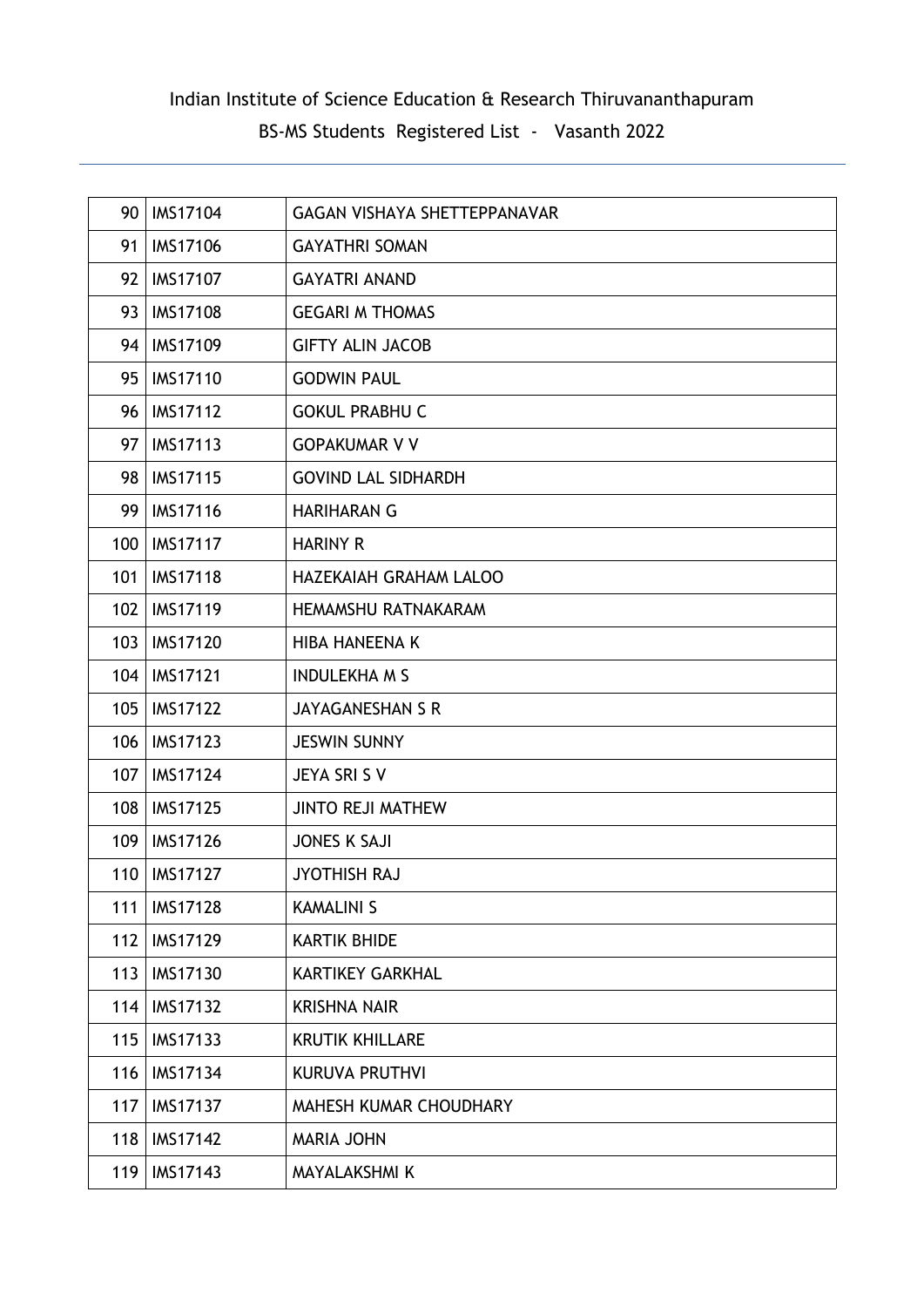| 120 | <b>IMS17145</b> | <b>MELVIN DANIEL ROJI</b>   |
|-----|-----------------|-----------------------------|
| 121 | <b>IMS17147</b> | <b>MONISHA V</b>            |
| 122 | <b>IMS17148</b> | MUHSIN ABDUL MAJEED         |
| 123 | <b>IMS17149</b> | <b>MUKUNDAN R PILLAI</b>    |
| 124 | <b>IMS17150</b> | UPPULURU NAGA SAVERI        |
| 125 | <b>IMS17151</b> | <b>NANCY BHADIAR</b>        |
| 126 | <b>IMS17152</b> | R NANDAKISHORE              |
| 127 | <b>IMS17153</b> | NANDANA N                   |
| 128 | <b>IMS17155</b> | <b>NAYAN BABU</b>           |
| 129 | IMS17156        | <b>NEHA HANNA DANIEL</b>    |
| 130 | <b>IMS17157</b> | NIKHIL ALEX VERGHESE        |
| 131 | <b>IMS17158</b> | <b>NIKITHA S</b>            |
| 132 | <b>IMS17159</b> | NILANJANA DAIMARY           |
| 133 | <b>IMS17162</b> | NINGTHOUJAM SAVIOUR MANGANG |
| 134 | <b>IMS17163</b> | NIRANJANA NAIR              |
| 135 | <b>IMS17164</b> | NIRANJANA S MANOJ           |
| 136 | <b>IMS17165</b> | <b>NOORA NAUSHAD</b>        |
| 137 | <b>IMS17166</b> | P CHARULEKHA                |
| 138 | <b>IMS17167</b> | <b>PAVITHRA CK</b>          |
| 139 | <b>IMS17170</b> | PRAJAKTA BALIRAM BODKHE     |
| 140 | <b>IMS17171</b> | PREM GHONMODE               |
| 141 | <b>IMS17172</b> | PREMA MONDAL                |
| 142 | <b>IMS17173</b> | PRINCE YADAV                |
| 143 | <b>IMS17174</b> | RAJKUMAR MAHADEO JADHAV     |
| 144 | <b>IMS17175</b> | <b>RANIYA P</b>             |
| 145 | <b>IMS17176</b> | RASAJNA M                   |
| 146 | <b>IMS17177</b> | <b>REJITH RAJ R</b>         |
| 147 | <b>IMS17178</b> | <b>RENJITH V</b>            |
| 148 | <b>IMS17179</b> | RESHMA P PRADEEP            |
| 149 | <b>IMS17180</b> | REVATHY RAVEENDRANATH       |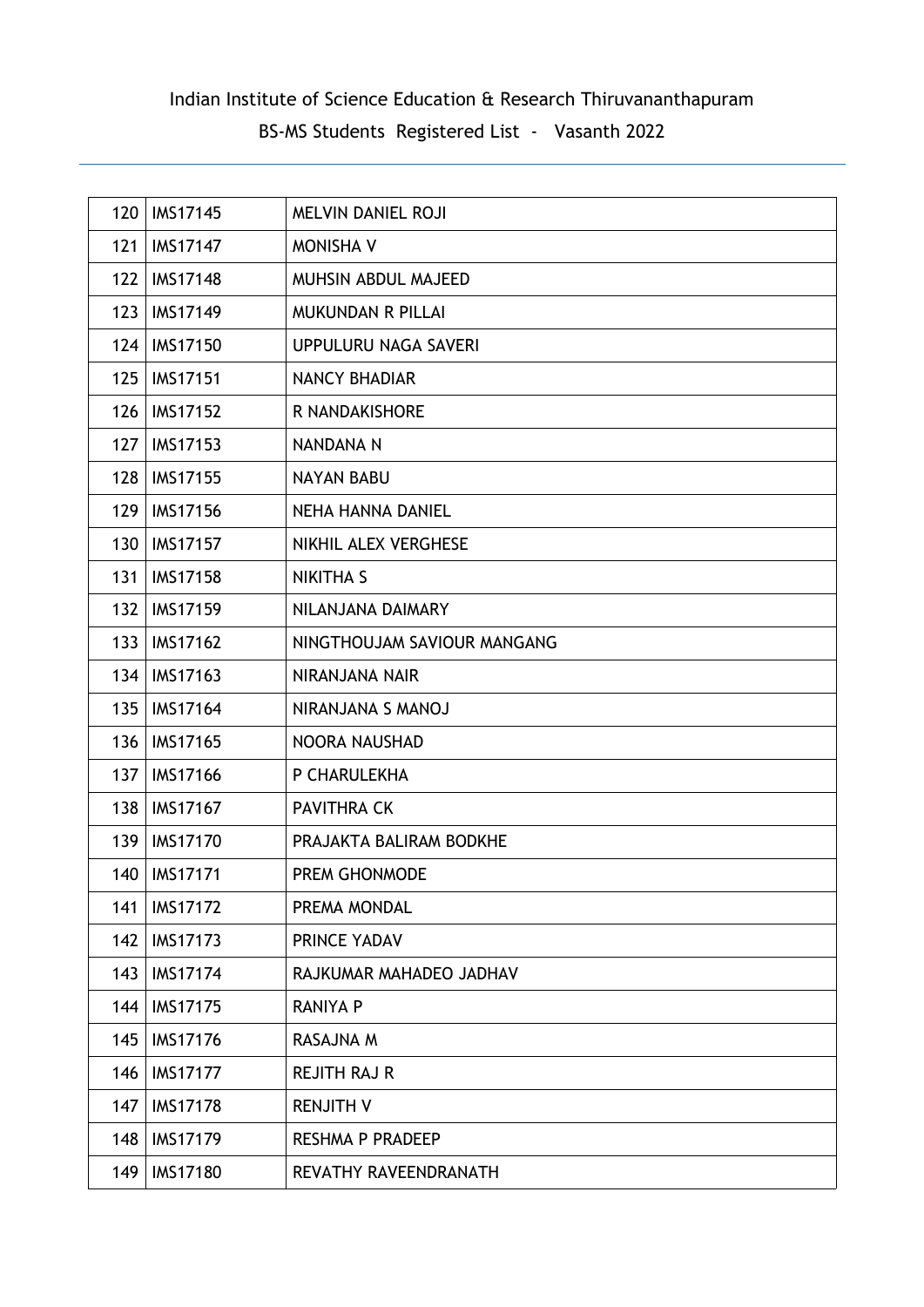| 150 | <b>IMS17181</b> | RITHIKA SAROJ SANKAR           |
|-----|-----------------|--------------------------------|
| 151 | <b>IMS17182</b> | RIYA KRISHNAN                  |
| 152 | <b>IMS17183</b> | RIYA VARGHESE                  |
| 153 | <b>IMS17184</b> | RIZWANA RAHMATHULLA A          |
| 154 | <b>IMS17186</b> | SABITH SALEEM KP               |
| 155 | <b>IMS17187</b> | SAMGEETH P                     |
| 156 | <b>IMS17188</b> | SAMRUDHI ABHAY THAKAR          |
| 157 | <b>IMS17189</b> | SANDHYA S MENON                |
| 158 | <b>IMS17190</b> | SANGEETHA S                    |
| 159 | <b>IMS17192</b> | SATYA PRAKASH SUMAN            |
| 160 | <b>IMS17193</b> | SEETHA LAKSHMI RAJEEV          |
| 161 | <b>IMS17194</b> | <b>SELJA S</b>                 |
| 162 | <b>IMS17196</b> | <b>CHITTALURI SHASHEESHWAR</b> |
| 163 | <b>IMS17197</b> | SHIVARAM M                     |
| 164 | <b>IMS17198</b> | SHRADHA AJITH                  |
| 165 | <b>IMS17199</b> | <b>SHRAVAN</b>                 |
| 166 | <b>IMS17200</b> | SHYAM RAJ K                    |
| 167 | <b>IMS17201</b> | SIDDHARTH SAMIR BHATT          |
| 168 | <b>IMS17202</b> | SIDDHARTH SHIVANANDAN          |
| 169 | <b>IMS17203</b> | SIDHARTH R                     |
| 170 | <b>IMS17204</b> | SIDHARTH T                     |
| 171 | <b>IMS17205</b> | SIJIL JOSE                     |
| 172 | <b>IMS17206</b> | SIV SACHIN S D                 |
| 173 | <b>IMS17207</b> | SIVASANKER K A                 |
| 174 | <b>IMS17208</b> | SNEHA <sub>S</sub>             |
| 175 | <b>IMS17209</b> | SOWBARNIKA S                   |
| 176 | <b>IMS17210</b> | SRADHA R BHAT                  |
| 177 | <b>IMS17211</b> | SREEHARI RAJENDRAN             |
| 178 | <b>IMS17212</b> | SREELAKSHMI A                  |
| 179 | IMS17213        | SREELAKSHMI P V                |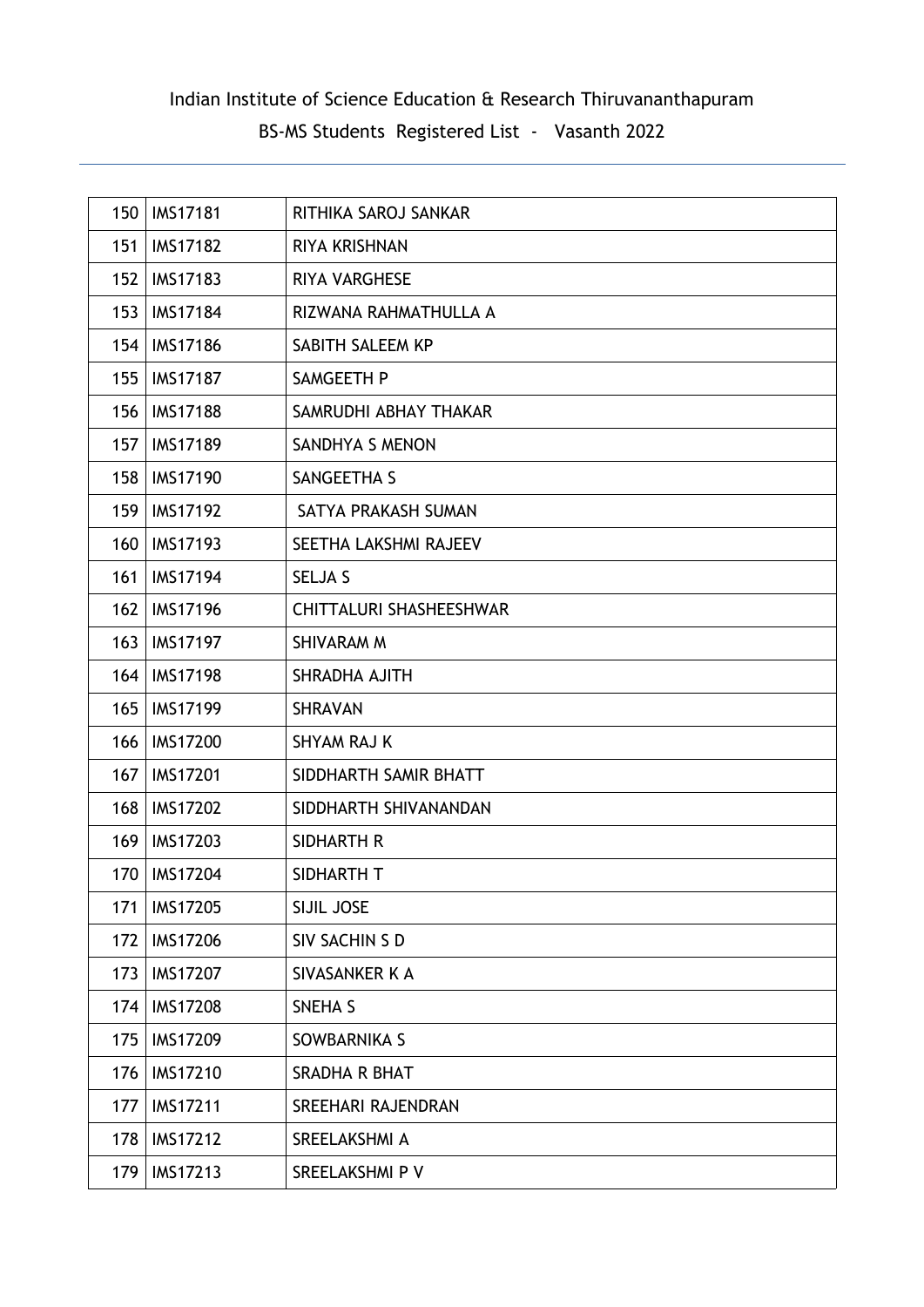| 180 | <b>IMS17214</b> | SREELAKSHMI UNNIKRISHNAN          |
|-----|-----------------|-----------------------------------|
| 181 | <b>IMS17215</b> | SREEPARVATHY V E                  |
| 182 | <b>IMS17216</b> | <b>SREYAS SREEKUMAR</b>           |
| 183 | <b>IMS17217</b> | <b>S P SRUTHY</b>                 |
| 184 | <b>IMS17218</b> | <b>SUBRABALAN M</b>               |
| 185 | <b>IMS17219</b> | <b>SUDEV SANKAR</b>               |
| 186 | <b>IMS17220</b> | <b>SUFAYAN IKABAL MULANI</b>      |
| 187 | <b>IMS17221</b> | <b>SUKHADA DARPE</b>              |
| 188 | <b>IMS17223</b> | <b>SUSHMA LAKSHMI R</b>           |
| 189 | <b>IMS17224</b> | SWETHA K V                        |
| 190 | <b>IMS17225</b> | <b>TESSY PAUL KULANGARA</b>       |
| 191 | <b>IMS17226</b> | THEJUS P                          |
| 192 | <b>IMS17227</b> | THIGAZHOLI MURUGANANDAN           |
| 193 | <b>IMS17228</b> | <b>UTHPALA ML</b>                 |
| 194 | <b>IMS17229</b> | <b>VASUDEVAN S</b>                |
| 195 | <b>IMS17231</b> | <b>VINAYAK G KAMATH</b>           |
| 196 | <b>IMS17232</b> | <b>VINAYAK PRADEEP</b>            |
| 197 | <b>IMS17233</b> | <b>VISWA KALYAN KUMAR DOMMETI</b> |
| 198 | <b>IMS17234</b> | YOUSUF ALISHAN                    |
| 199 | <b>IMS17236</b> | <b>DEBADITYA SINHA</b>            |
| 200 | <b>IMS17237</b> | <b>DIVESH NAZAR</b>               |
| 201 | <b>IMS17241</b> | RIYA SHEOKAND                     |
| 202 | <b>IMS17242</b> | SAKSHI UTTAM KAMBLE               |
| 203 | <b>IMS17244</b> | <b>VAIBHAV WANI</b>               |
| 204 | <b>IMS17014</b> | <b>ADARSH KAREKKAT</b>            |
| 205 | <b>IMS17077</b> | ASAITHAMBI MADHIVADHANI           |
| 206 | <b>IMS17101</b> | <b>DITI GAIKWAD</b>               |
| 207 | <b>IMS17114</b> | GOUTAMI PRIYADARSHINI NAYAK       |
| 208 | <b>IMS17131</b> | <b>KEERTHI J BABU</b>             |
| 209 | <b>IMS17138</b> | MALAVIKA AJAYAGHOSH               |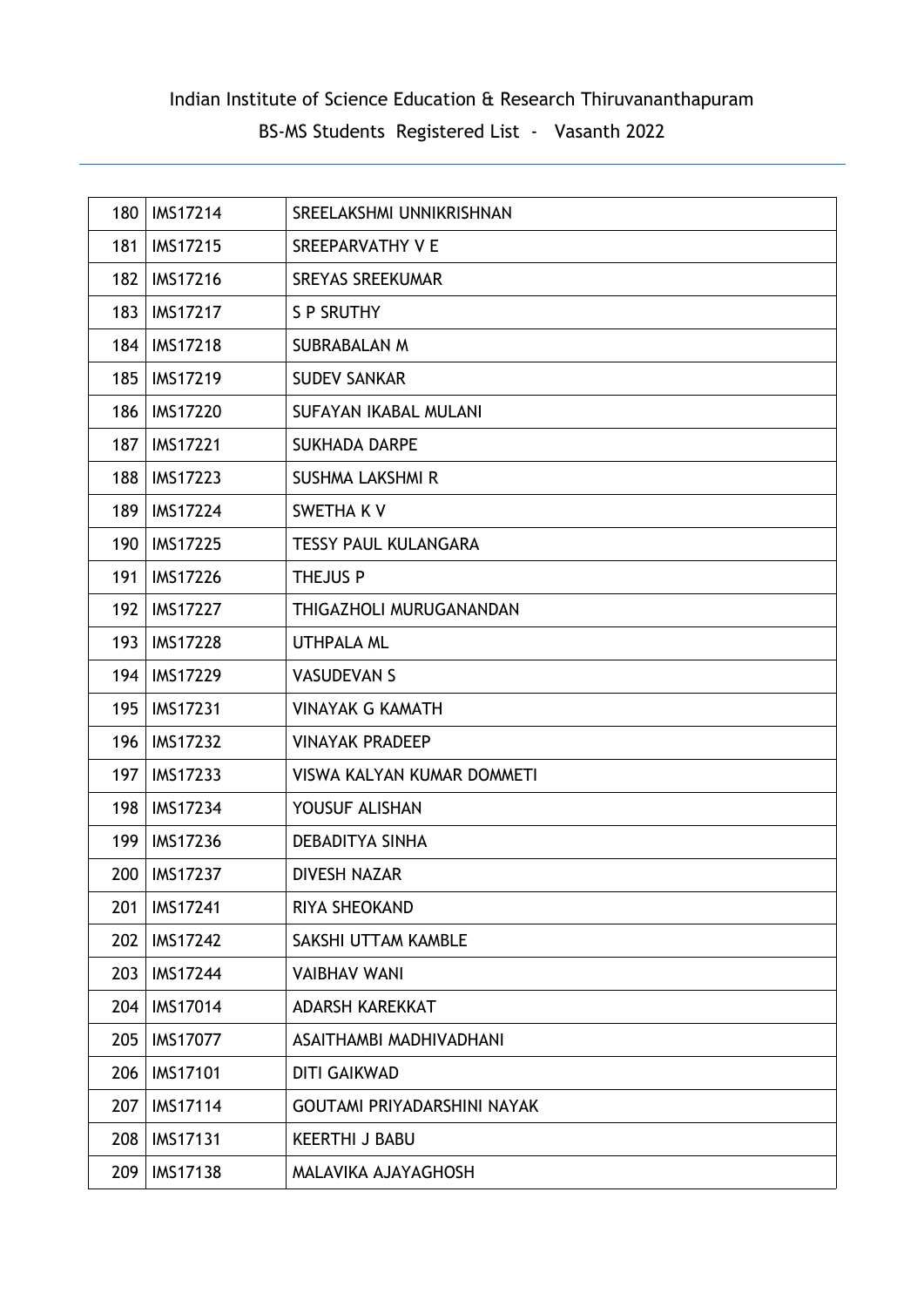| 210 | <b>IMS17235</b> | ARYA A R                    |
|-----|-----------------|-----------------------------|
| 211 | <b>IMS17239</b> | <b>JATOTH NAVEEN</b>        |
| 212 | <b>IMS18001</b> | AAPTHA SAROJA               |
| 213 | <b>IMS18002</b> | <b>ABHIJITH S</b>           |
| 214 | <b>IMS18003</b> | ABHINU M S                  |
| 215 | <b>IMS18005</b> | ABYASREE SUDHARMAN          |
| 216 | <b>IMS18006</b> | <b>ADARSH JAY</b>           |
| 217 | <b>IMS18007</b> | <b>ADARSH M LAL</b>         |
| 218 | <b>IMS18009</b> | <b>AKASH S</b>              |
| 219 | <b>IMS18010</b> | AKHILESH KRISHNAN U         |
| 220 | <b>IMS18011</b> | <b>AKSHAY P</b>             |
| 221 | <b>IMS18012</b> | AKSSHAY N R                 |
| 222 | <b>IMS18013</b> | <b>ALBIN SAJ P</b>          |
| 223 | <b>IMS18014</b> | <b>ALEENA P BENNY</b>       |
| 224 | <b>IMS18018</b> | AMRUTHA RAJAN               |
| 225 | <b>IMS18019</b> | <b>ANAGHA RAJEEV</b>        |
| 226 | <b>IMS18020</b> | ANAGHA U P                  |
| 227 | <b>IMS18021</b> | <b>ANAGHA V NAIR</b>        |
| 228 | <b>IMS18022</b> | <b>ANANTHAKRISHNAN S</b>    |
| 229 | <b>IMS18023</b> | <b>ANANTHU M</b>            |
| 230 | IMS18024        | <b>ANASWAR S R</b>          |
| 231 | <b>IMS18025</b> | <b>ANCHITA GOPIKRISHNAN</b> |
| 232 | <b>IMS18026</b> | ANDHAN RAHUL BUDDHAN        |
| 233 | <b>IMS18028</b> | <b>ANKITA KUMARI</b>        |
| 234 | IMS18029        | ANTONY JOHN                 |
| 235 | <b>IMS18030</b> | <b>ANUPAMA BABULAL</b>      |
| 236 | <b>IMS18031</b> | <b>APARNA PK</b>            |
| 237 | <b>IMS18032</b> | AQIL SUHAIB D R             |
| 238 | IMS18033        | ARAVIND RAJEEV. S           |
| 239 | IMS18034        | ARJUN S NAIR                |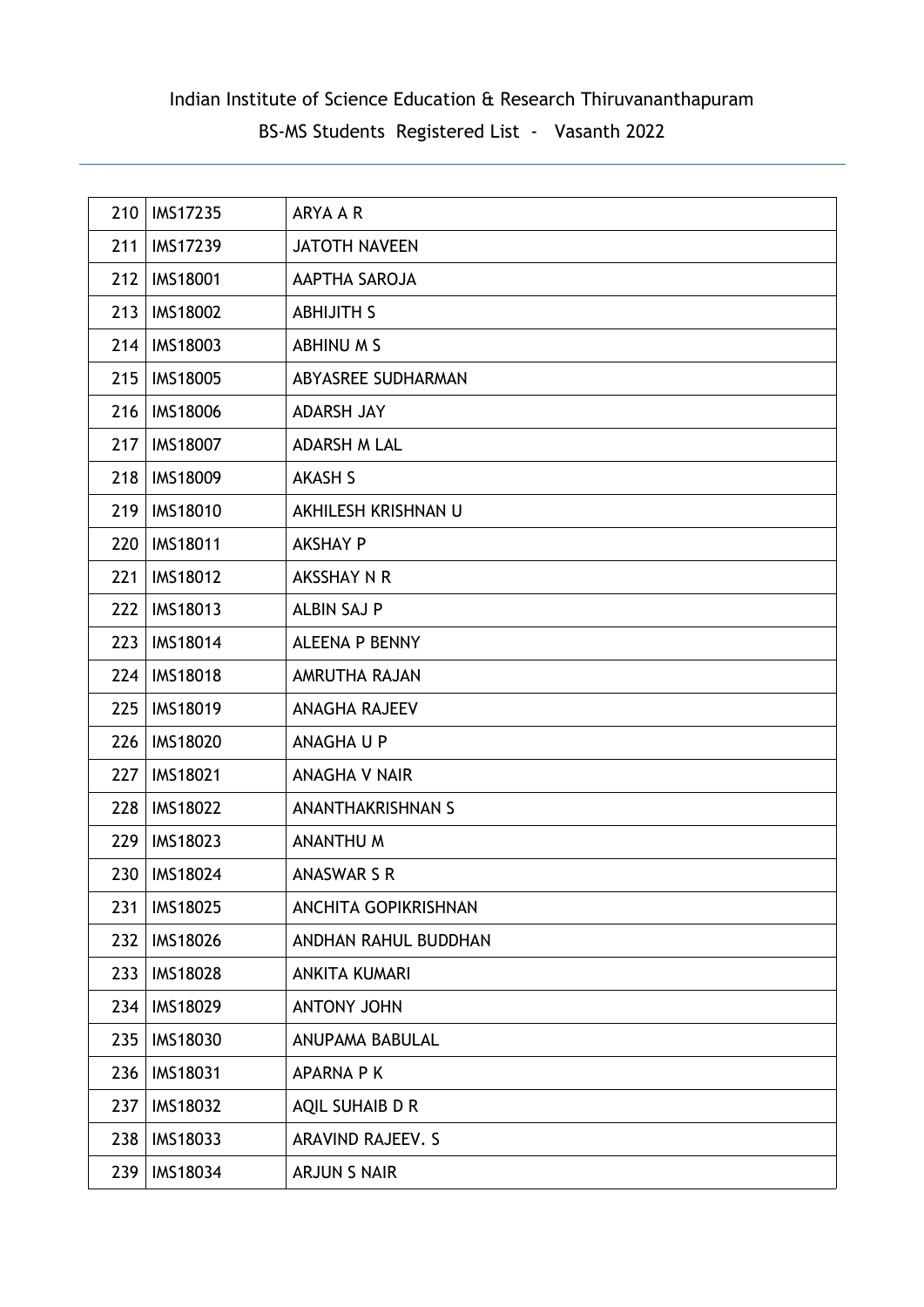| 240 | <b>IMS18035</b> | ARUNIMA MATHEW                  |
|-----|-----------------|---------------------------------|
| 241 | <b>IMS18036</b> | <b>ARYADEVI A S</b>             |
| 242 | <b>IMS18037</b> | <b>ASLAM AP</b>                 |
| 243 | <b>IMS18038</b> | <b>ATHARV SAWANT</b>            |
| 244 | <b>IMS18039</b> | <b>AVANIJA V B</b>              |
| 245 | <b>IMS18040</b> | AYISHA FERHANA                  |
| 246 | <b>IMS18041</b> | <b>AYSHA FASNA</b>              |
| 247 | <b>IMS18043</b> | <b>C SRILAXMI</b>               |
| 248 | <b>IMS18044</b> | CHEEMALA SREEMUKH YADAV         |
| 249 | <b>IMS18046</b> | <b>DEEPIKA V</b>                |
| 250 | <b>IMS18047</b> | <b>DEEPTHI DINESH</b>           |
| 251 | <b>IMS18048</b> | DEVADEVAN M M                   |
| 252 | <b>IMS18049</b> | DEVIKA RAG T                    |
| 253 | <b>IMS18050</b> | DHANANJAY.P.NAIR                |
| 254 | <b>IMS18051</b> | DHARSANA P D                    |
| 255 | <b>IMS18052</b> | <b>DWITHI PILLAI</b>            |
| 256 | <b>IMS18053</b> | <b>FATHIMA JINAN</b>            |
| 257 | <b>IMS18054</b> | <b>GANGA A</b>                  |
| 258 | <b>IMS18055</b> | <b>GANGA MOHAN</b>              |
| 259 | <b>IMS18056</b> | <b>GOURI S NAIR</b>             |
| 260 | <b>IMS18058</b> | <b>GRISHMA KULKARNI</b>         |
| 261 | <b>IMS18059</b> | <b>GURU VIGKNESH ANANTHARAJ</b> |
| 262 | <b>IMS18060</b> | <b>HARISANKAR CS</b>            |
| 263 | IMS18061        | <b>HARISH R</b>                 |
| 264 | <b>IMS18062</b> | <b>HARITHA M</b>                |
| 265 | IMS18063        | <b>HARSHA R</b>                 |
| 266 | <b>IMS18064</b> | <b>HRITHIK SURESH</b>           |
| 267 | <b>IMS18065</b> | <b>HRUDYAPP</b>                 |
| 268 | <b>IMS18066</b> | <b>INDULEKHA M S</b>            |
| 269 | IMS18067        | IRIN ELIZABETH ABY              |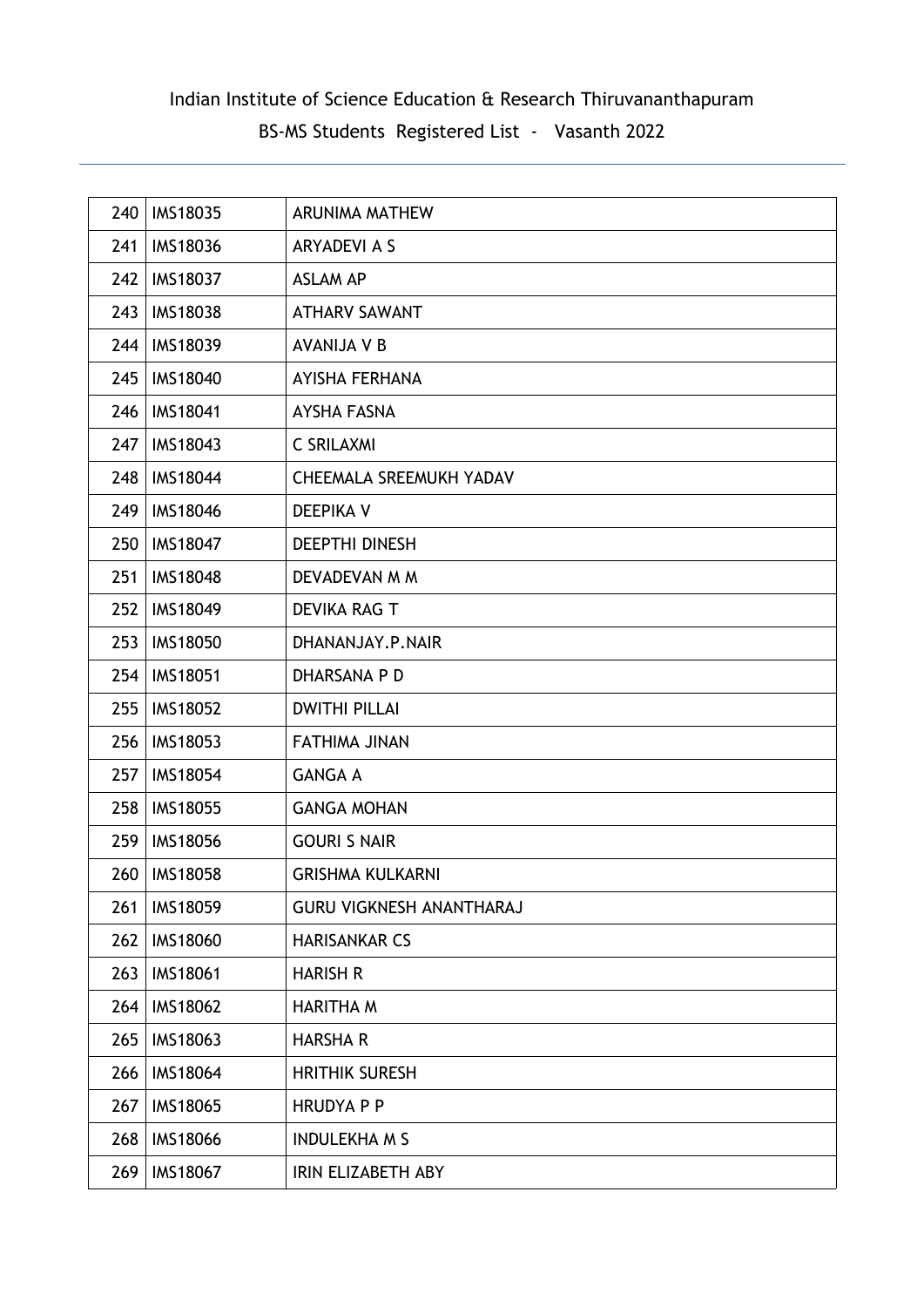| 270 | <b>IMS18068</b> | <b>JANAARTHANA BABU P.M</b> |
|-----|-----------------|-----------------------------|
| 271 | <b>IMS18069</b> | <b>JEBIN BABU</b>           |
| 272 | <b>IMS18070</b> | <b>JERIN CHACKO</b>         |
| 273 | <b>IMS18071</b> | <b>JIBIN N SUNIL</b>        |
| 274 | <b>IMS18074</b> | <b>KEERTHY P S</b>          |
| 275 | <b>IMS18075</b> | KETHAVATH HEMANTH NAIK      |
| 276 | <b>IMS18076</b> | <b>KIRANDAS P S</b>         |
| 277 | <b>IMS18077</b> | <b>KRATIKA MAZDE</b>        |
| 278 | <b>IMS18078</b> | <b>KRISHNA K S</b>          |
| 279 | <b>IMS18079</b> | <b>KRISHNANAND J</b>        |
| 280 | <b>IMS18080</b> | <b>LEAH SUSAN JACOB</b>     |
| 281 | <b>IMS18081</b> | LUNAVATH JYOSTHNA NAIK      |
| 282 | <b>IMS18082</b> | LUNAVATH SHIVA              |
| 283 | <b>IMS18083</b> | M DEVANAND MALLAYYA         |
| 284 | <b>IMS18084</b> | <b>M V SARIGA</b>           |
| 285 | <b>IMS18085</b> | <b>MAANAV SRIHARI</b>       |
| 286 | <b>IMS18086</b> | MEENAKSHI B ONATTU          |
| 287 | <b>IMS18087</b> | <b>MEGHA DINESH</b>         |
| 288 | <b>IMS18088</b> | MIDHUN MURALI               |
| 289 | <b>IMS18089</b> | MOHAMMED SERFAS KHAN A K    |
| 290 | <b>IMS18090</b> | <b>MOHAMMED SHAFI</b>       |
| 291 | <b>IMS18091</b> | <b>MOHIN SETHI</b>          |
| 292 | <b>IMS18092</b> | <b>MUGILAN B</b>            |
| 293 | <b>IMS18093</b> | <b>NAMITHA V S</b>          |
| 294 | <b>IMS18094</b> | <b>NANDHAK</b>              |
| 295 | <b>IMS18095</b> | NAVANEETHA E P              |
| 296 | <b>IMS18096</b> | NIDHA MARIYAM               |
| 297 | <b>IMS18098</b> | PRANAV THAPRON              |
| 298 | <b>IMS18099</b> | PRATEEK GANESH HEGDE        |
| 299 | IMS18100        | PRAVEEN MURALI              |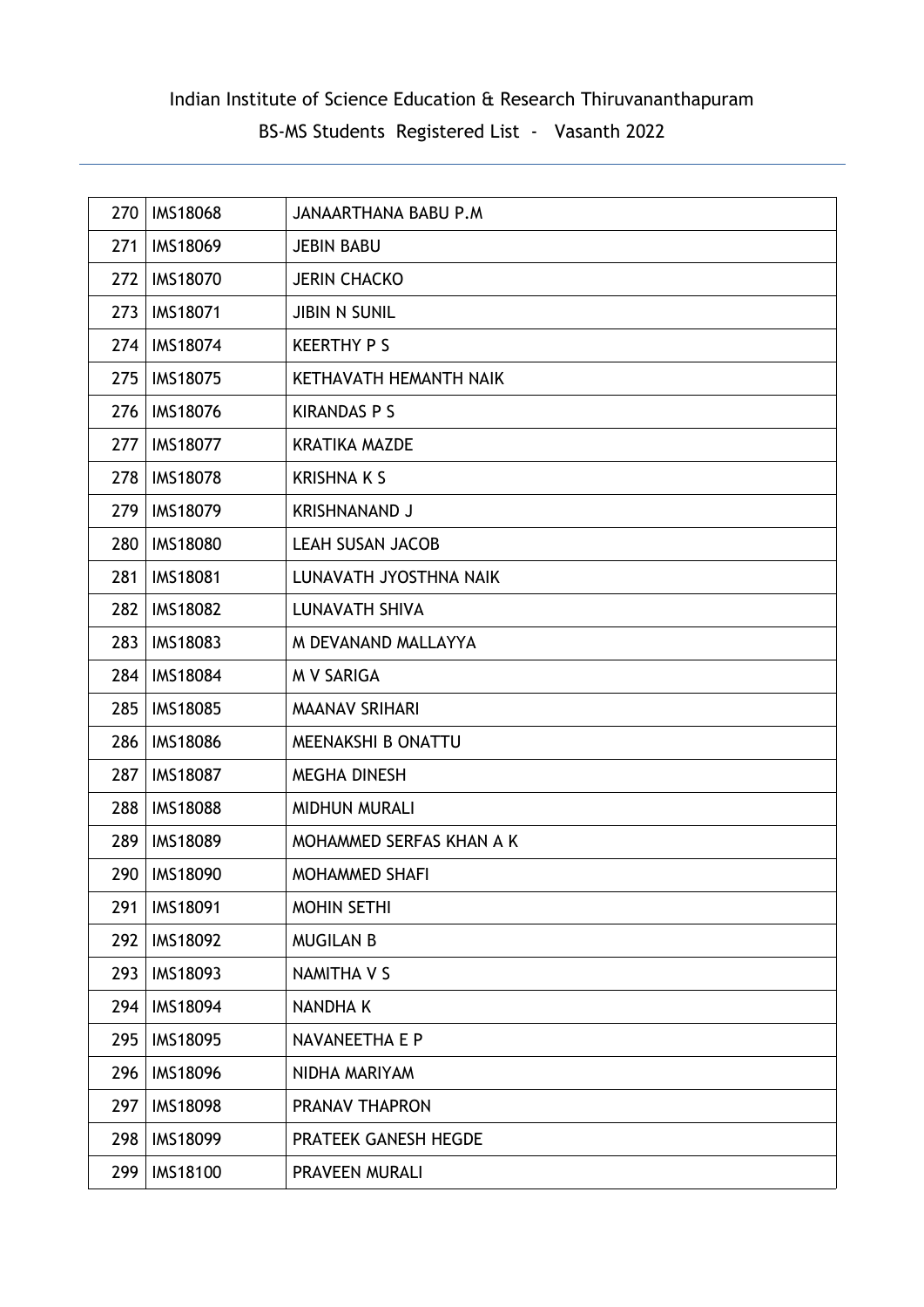| 300 | <b>IMS18102</b> | PRIYANKA MOHAPATRA         |
|-----|-----------------|----------------------------|
| 301 | <b>IMS18104</b> | RAHUL RAMACHANDRAN M       |
| 302 | <b>IMS18105</b> | RAMANJANEYULU NAKKA        |
| 303 | <b>IMS18106</b> | RAMKRISHNA BISWAS          |
| 304 | <b>IMS18107</b> | RASEENA K                  |
| 305 | <b>IMS18109</b> | <b>ROHIT M M</b>           |
| 306 | <b>IMS18110</b> | <b>RUCHIKA D</b>           |
| 307 | <b>IMS18111</b> | <b>RUNU RANI GAYARY</b>    |
| 308 | <b>IMS18112</b> | S AKSHAYA SIDHARTH         |
| 309 | <b>IMS18114</b> | SAHLA NASIR C P            |
| 310 | <b>IMS18115</b> | <b>SAJANA S</b>            |
| 311 | <b>IMS18116</b> | <b>SAJIB DAIMARY</b>       |
| 312 | <b>IMS18117</b> | SANAH                      |
| 313 | <b>IMS18118</b> | SANCHU P THOMAS            |
| 314 | <b>IMS18119</b> | SANGEETH SIVAN             |
| 315 | <b>IMS18120</b> | SANJAY M S                 |
| 316 | <b>IMS18121</b> | SANUSHA M G                |
| 317 | <b>IMS18122</b> | <b>SARAH CHRISTOPHER</b>   |
| 318 | <b>IMS18123</b> | SARANG P S                 |
| 319 | <b>IMS18124</b> | <b>SHAHNA MYSIN K</b>      |
| 320 | <b>IMS18125</b> | SHALIYA P. H.              |
| 321 | <b>IMS18126</b> | <b>SHARANG RAJESH IYER</b> |
| 322 | <b>IMS18127</b> | <b>SHARON SIBY</b>         |
| 323 | <b>IMS18129</b> | <b>SHIVANI R</b>           |
| 324 | IMS18130        | SHRESHTH SHEKHAR           |
| 325 | <b>IMS18131</b> | <b>SHUBHAM DIVAKAR</b>     |
| 326 | <b>IMS18132</b> | SIDDHARTH KURNE            |
| 327 | IMS18133        | SIDDHARTH MURALI           |
| 328 | <b>IMS18134</b> | SIDDHARTH VIDHU            |
| 329 | IMS18135        | SILPA MARY JOHNSON         |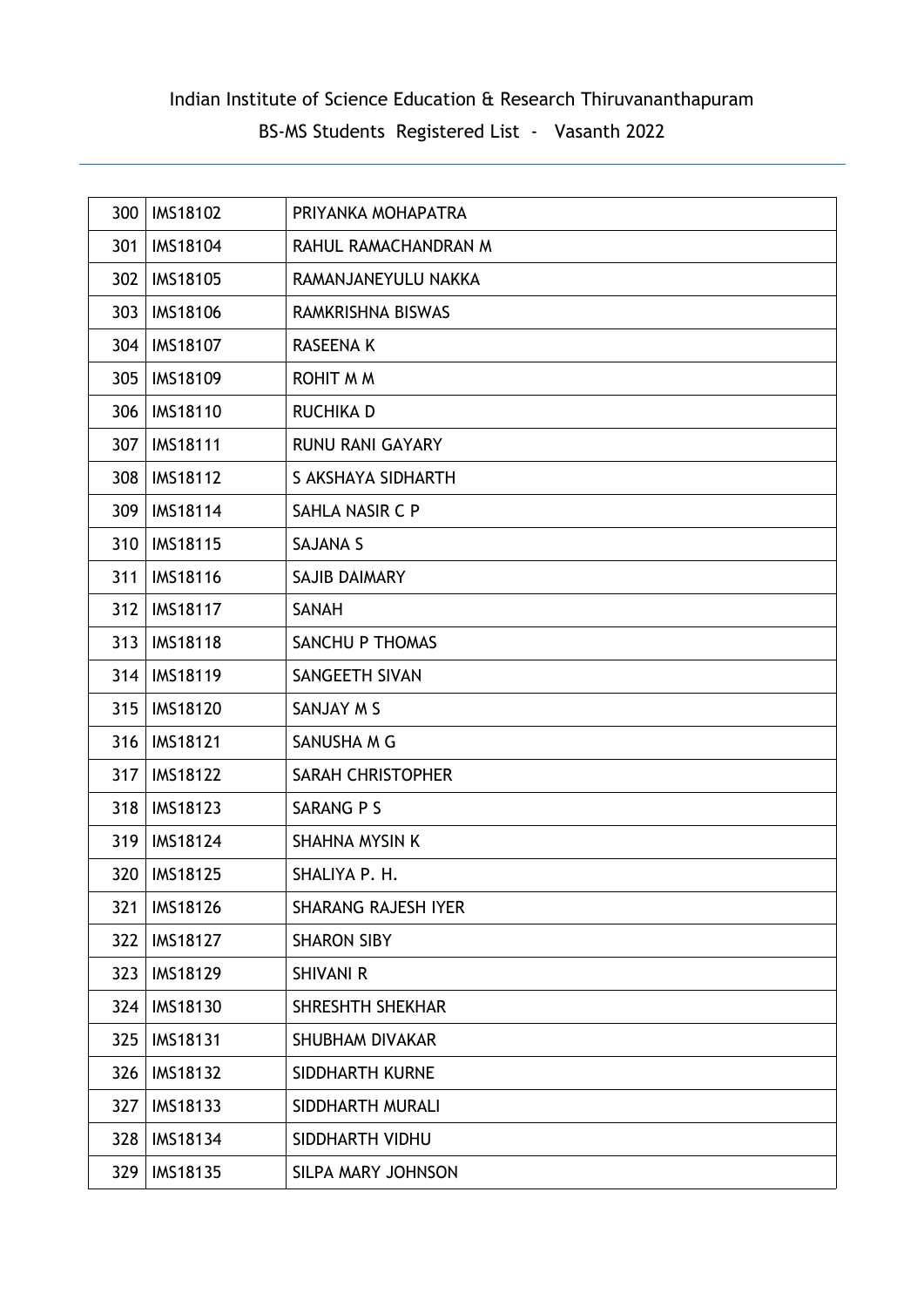| 330 | <b>IMS18136</b> | SNEHA RAMAKRISHNAN        |
|-----|-----------------|---------------------------|
| 331 | <b>IMS18137</b> | SOHAN D JADHAV            |
| 332 | <b>IMS18139</b> | SREELAKSHMI C A           |
| 333 | <b>IMS18140</b> | SREELAKSHMI E H           |
| 334 | <b>IMS18141</b> | SREELAKSHMI SANAM         |
| 335 | <b>IMS18142</b> | <b>SREERAG SUKUMARAN</b>  |
| 336 | <b>IMS18143</b> | <b>SREYA B NAMBIAR</b>    |
| 337 | <b>IMS18145</b> | <b>SUDHANSHU DIMRI</b>    |
| 338 | <b>IMS18146</b> | <b>SUHA</b>               |
| 339 | <b>IMS18147</b> | <b>SURAJ GOTHWAL</b>      |
| 340 | <b>IMS18148</b> | <b>UTHAM SURESH</b>       |
| 341 | <b>IMS18149</b> | <b>VAISHNAV V PREM</b>    |
| 342 | <b>IMS18152</b> | <b>VARUN C P</b>          |
| 343 | <b>IMS18153</b> | <b>VESAJ SINGH</b>        |
| 344 | <b>IMS18154</b> | <b>VIDYA JOSE</b>         |
| 345 | <b>IMS18156</b> | <b>VISHNU PILAKKAL</b>    |
| 346 | <b>IMS18157</b> | <b>VIVEK V DEV</b>        |
| 347 | <b>IMS18158</b> | VRINDA.M                  |
| 348 | <b>IMS18159</b> | <b>VYSHNAVI T VIJAYAN</b> |
| 349 | <b>IMS18161</b> | <b>ATHULYA THOMAS</b>     |
| 350 | <b>IMS18162</b> | <b>MARIAN MICHAEL</b>     |
| 351 | IMS18163        | YADAV SANJAY RAMNARAYAN   |
| 352 | <b>IMS18164</b> | VASUDEV D S               |
| 353 | <b>IMS18165</b> | <b>AKHILAN E M</b>        |
| 354 | <b>IMS18166</b> | EEVURI JAGADESWARAREDDY   |
| 355 | <b>IMS18167</b> | <b>SIMRAN NEGI</b>        |
| 356 | <b>IMS18170</b> | <b>K B HARILAL</b>        |
| 357 | <b>IMS18171</b> | MIDHUN MOHAN              |
| 358 | <b>IMS18172</b> | ARYA JAYARAJ C            |
| 359 | <b>IMS18173</b> | AMULYA V HEJJAJI          |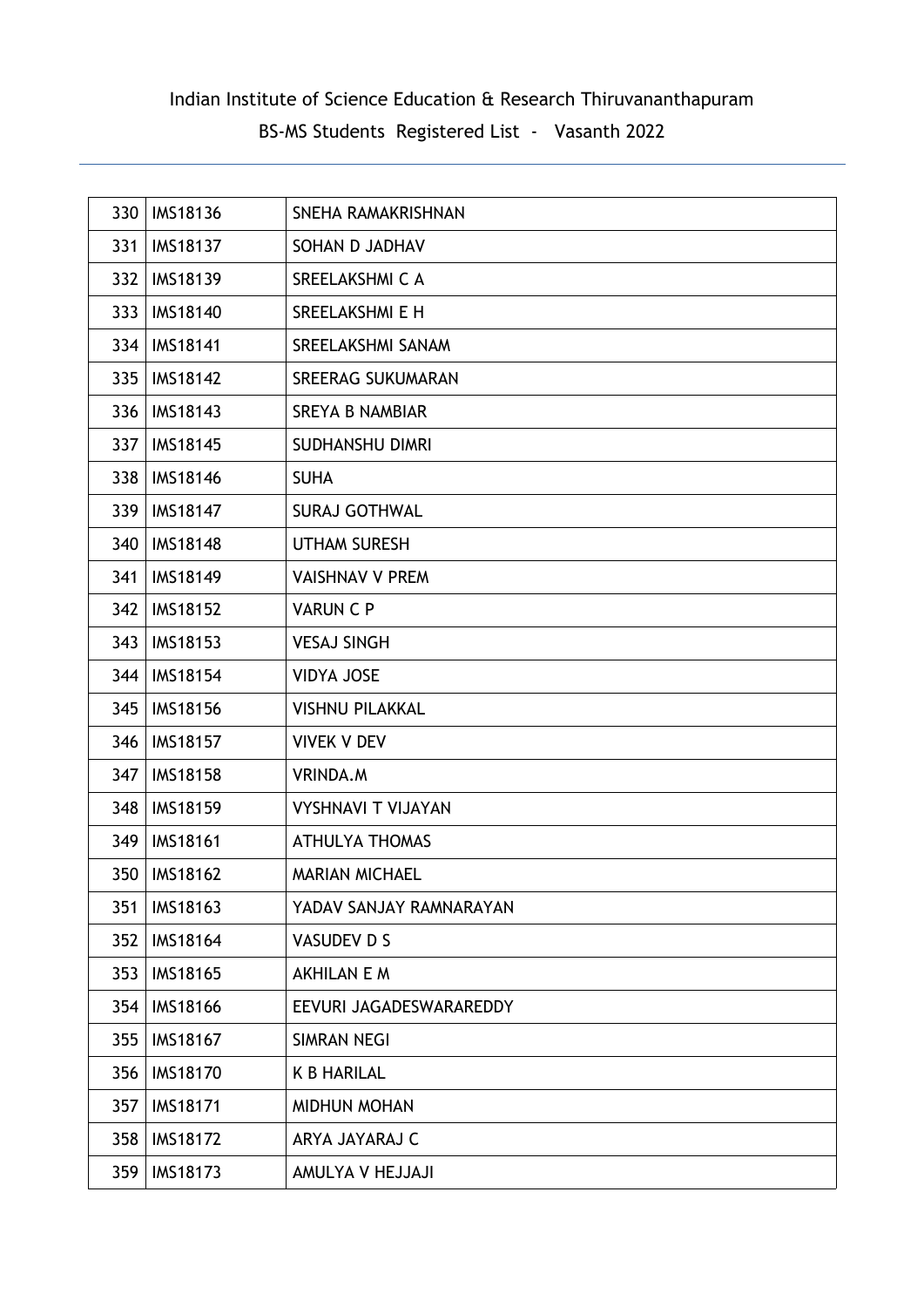| 360 | <b>IMS18174</b> | APARNA V M                |
|-----|-----------------|---------------------------|
| 361 | <b>IMS18175</b> | <b>SRUTHI SUNIL</b>       |
| 362 | <b>IMS18176</b> | <b>GREESHMALS</b>         |
| 363 | <b>IMS18177</b> | <b>ADARSH KRISHNAN R</b>  |
| 364 | <b>IMS18178</b> | POORVISHA C               |
| 365 | <b>IMS18180</b> | <b>NISHIL MEHTA</b>       |
| 366 | <b>IMS18181</b> | SANDRA S HARI             |
| 367 | <b>IMS18182</b> | ANJUSHA PRAKASH           |
| 368 | <b>IMS18183</b> | SHREYANSHI SINGH          |
| 369 | <b>IMS18185</b> | <b>CHAITANYA JOGLEKAR</b> |
| 370 | <b>IMS18186</b> | <b>ROHIT KUMAR</b>        |
| 371 | <b>IMS18187</b> | ANJAN KHANDEROY P         |
| 372 | <b>IMS18188</b> | SREELEKSHMI T             |
| 373 | <b>IMS18189</b> | NIKHILA A CHANDRAN        |
| 374 | <b>IMS18190</b> | AKASH DEEP SINGH          |
| 375 | <b>IMS18191</b> | <b>ROSHIN G VALLATT</b>   |
| 376 | <b>IMS18192</b> | <b>NIHAL S KUMAR</b>      |
| 377 | <b>IMS18193</b> | NAMITHA T J               |
| 378 | <b>IMS18194</b> | <b>ANUSREE VINOD K</b>    |
| 379 | <b>IMS18195</b> | <b>AISWARYA PS</b>        |
| 380 | <b>IMS18196</b> | <b>GAJULA THEJA KUMAR</b> |
| 381 | <b>IMS18197</b> | <b>ASHLEY ROBY</b>        |
| 382 | <b>IMS18198</b> | RAJATAVA MUKHOPADHYAY     |
| 383 | <b>IMS18199</b> | SONA S ROSE               |
| 384 | <b>IMS18200</b> | SREELAKAHMI               |
| 385 | <b>IMS18201</b> | SHIFANA SINU P            |
| 386 | <b>IMS18202</b> | NUHA FATHIMA P K          |
| 387 | <b>IMS18203</b> | <b>AKASH GARHWAL</b>      |
| 388 | <b>IMS18204</b> | <b>ANAGHA P</b>           |
| 389 | <b>IMS18205</b> | SAM K MATHEW              |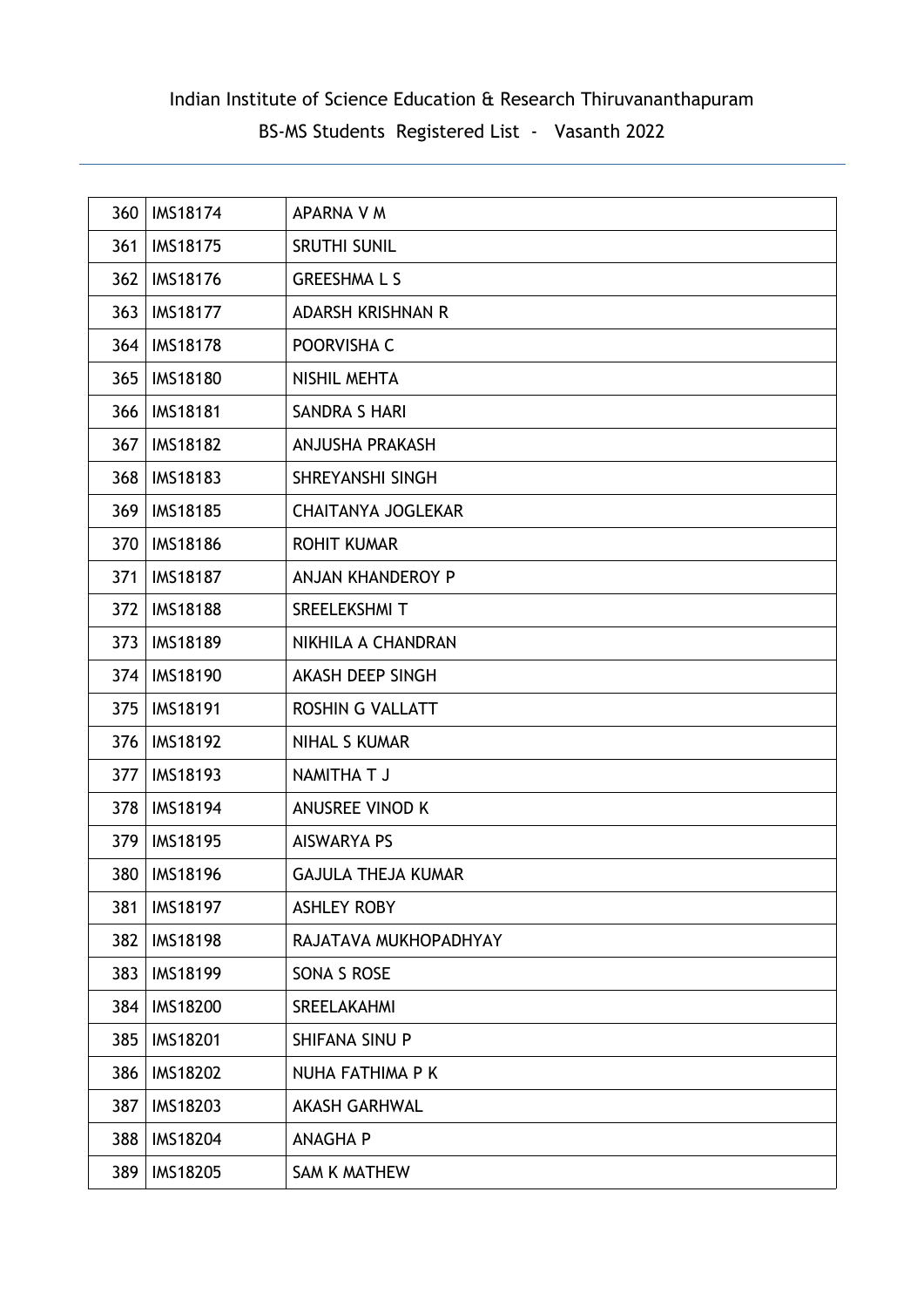| 390 | <b>IMS18206</b> | SHEHNA P K                      |
|-----|-----------------|---------------------------------|
| 391 | <b>IMS18207</b> | AMRUTA SAHOO                    |
| 392 | <b>IMS18208</b> | <b>AMOL VERMA</b>               |
| 393 | <b>IMS18209</b> | <b>JAYA SHARMA</b>              |
| 394 | <b>IMS18210</b> | N.AISWARYA                      |
| 395 | <b>IMS18211</b> | <b>NAVEEN KV</b>                |
| 396 | <b>IMS18212</b> | ARSHA RATHNAM T                 |
| 397 | <b>IMS17088</b> | <b>BALARAM VISHNU SUBRAMANI</b> |
| 398 | <b>IMS18045</b> | D MELANIE MAGDALENE             |
| 399 | <b>IMS18179</b> | <b>S BALA SURYA</b>             |
| 400 | <b>IMS18184</b> | <b>INGOLE PRASMIT PRALHAD</b>   |
| 401 | <b>IMS19001</b> | AADHYA KRISHNAKUMAR             |
| 402 | <b>IMS19002</b> | <b>AADI CHATURVEDI</b>          |
| 403 | <b>IMS19003</b> | <b>AAN RUTH</b>                 |
| 404 | <b>IMS19006</b> | <b>ABHIN M VISHNU</b>           |
| 405 | <b>IMS19007</b> | ABHINAV B ROY                   |
| 406 | <b>IMS19008</b> | ABHINAYA .A.S.                  |
| 407 | <b>IMS19009</b> | ABIN KRISHNA K S                |
| 408 | <b>IMS19011</b> | <b>ADITHI KAMATH</b>            |
| 409 | <b>IMS19012</b> | ADITHYA JAYARAMAN               |
| 410 | <b>IMS19014</b> | <b>ADWAITH KV</b>               |
| 411 | <b>IMS19018</b> | <b>AISWARYA ROBY</b>            |
| 412 | <b>IMS19019</b> | <b>AJAYKRISHNAN R</b>           |
| 413 | <b>IMS19020</b> | AJMAL P M                       |
| 414 | <b>IMS19021</b> | <b>AKASH S KUMAR</b>            |
| 415 | <b>IMS19022</b> | <b>AKHIL K</b>                  |
| 416 | <b>IMS19025</b> | <b>AKHILA M</b>                 |
| 417 | <b>IMS19026</b> | AKSHAYA JAYAN                   |
| 418 | <b>IMS19027</b> | <b>AKSHITA MITTAL</b>           |
| 419 | IMS19029        | <b>ALVIN ANTONY C</b>           |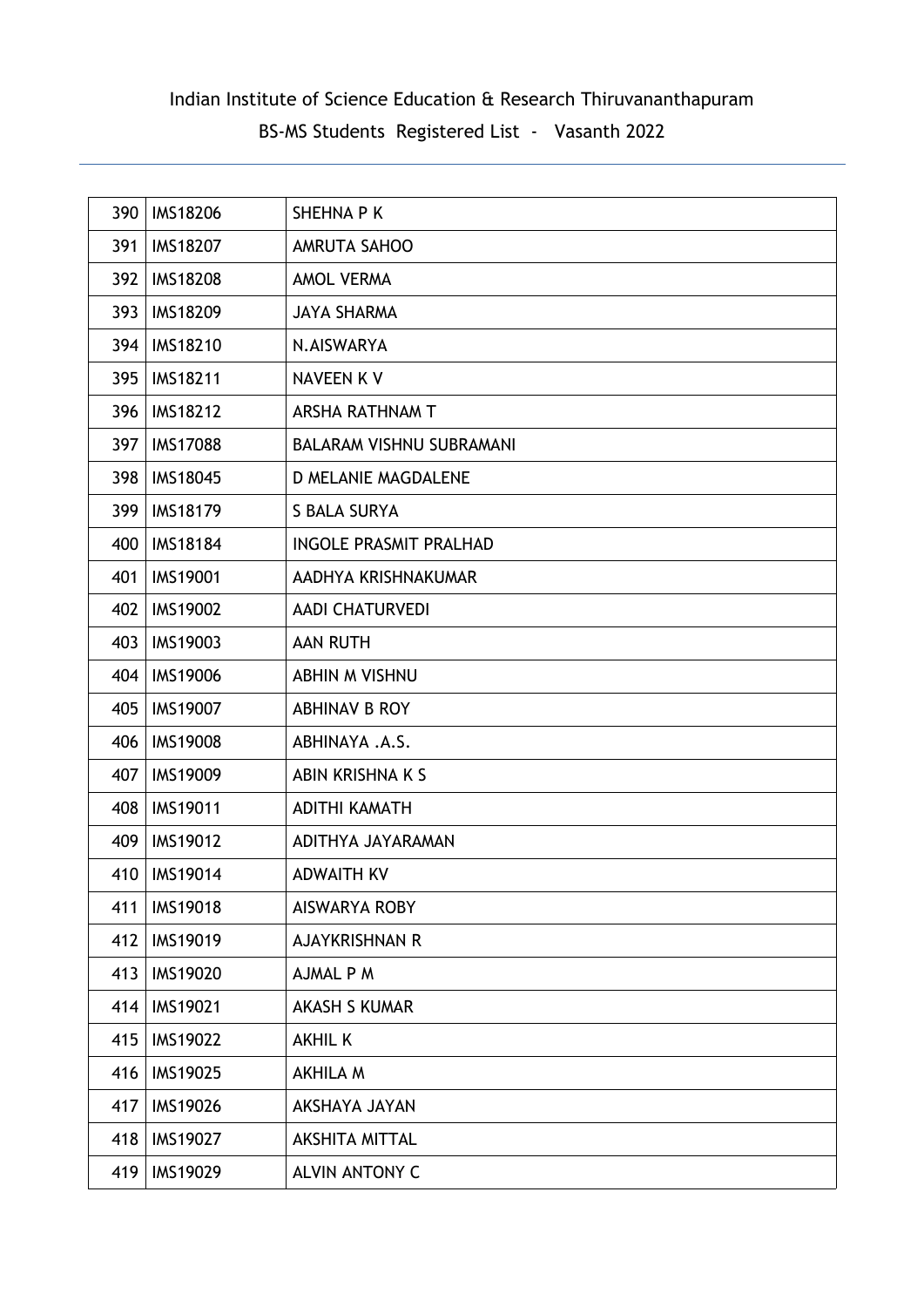| 420 | <b>IMS19030</b> | AMEEN MAHMOOD K                      |
|-----|-----------------|--------------------------------------|
| 421 | <b>IMS19031</b> | <b>AMEENA YOONUS</b>                 |
| 422 | <b>IMS19032</b> | AMINA HANAAN MAJEED                  |
| 423 | <b>IMS19033</b> | AMJATHA SIRAJ                        |
| 424 | <b>IMS19035</b> | ANAGHA J                             |
| 425 | <b>IMS19036</b> | <b>ANAGHA K P</b>                    |
| 426 | <b>IMS19037</b> | <b>ANANTH T P</b>                    |
| 427 | <b>IMS19038</b> | ANANTHA PADMANABHAN B M              |
| 428 | <b>IMS19039</b> | ANANYA ARAVIND                       |
| 429 | IMS19043        | ANUPAMA KRISHNA J                    |
| 430 | <b>IMS19044</b> | <b>ANUSREE P</b>                     |
| 431 | <b>IMS19045</b> | <b>APARNAK</b>                       |
| 432 | <b>IMS19046</b> | <b>APARNA PRADEEP</b>                |
| 433 | <b>IMS19047</b> | <b>ARAVIND A</b>                     |
| 434 | <b>IMS19048</b> | <b>ARJUN KANNAN</b>                  |
| 435 | <b>IMS19049</b> | ARSHATH VARUNSHA M                   |
| 436 | <b>IMS19050</b> | ARUN JO MATHEW                       |
| 437 | <b>IMS19051</b> | <b>ARUNA P</b>                       |
| 438 | <b>IMS19053</b> | <b>ARYA P</b>                        |
| 439 | <b>IMS19054</b> | <b>ASHIK MANOJ N</b>                 |
| 440 | <b>IMS19056</b> | ASHNA ANILKUMAR                      |
| 441 | <b>IMS19057</b> | ASHTAKALA VENKATA NAGA SAI MEGHANATH |
| 442 | <b>IMS19058</b> | <b>ASHUTOSH KUMAR</b>                |
| 443 | <b>IMS19059</b> | <b>ASHVEED A</b>                     |
| 444 | <b>IMS19060</b> | ASHWIN BHATTATHIRIPAD T              |
| 445 | <b>IMS19061</b> | <b>ASIF KHAN S S</b>                 |
| 446 | <b>IMS19062</b> | <b>ASMA SHERIN M</b>                 |
| 447 | IMS19063        | <b>ASMITA DHARA</b>                  |
| 448 | <b>IMS19064</b> | <b>ASWANY GOPAL</b>                  |
| 449 | IMS19065        | <b>ASWATHI K</b>                     |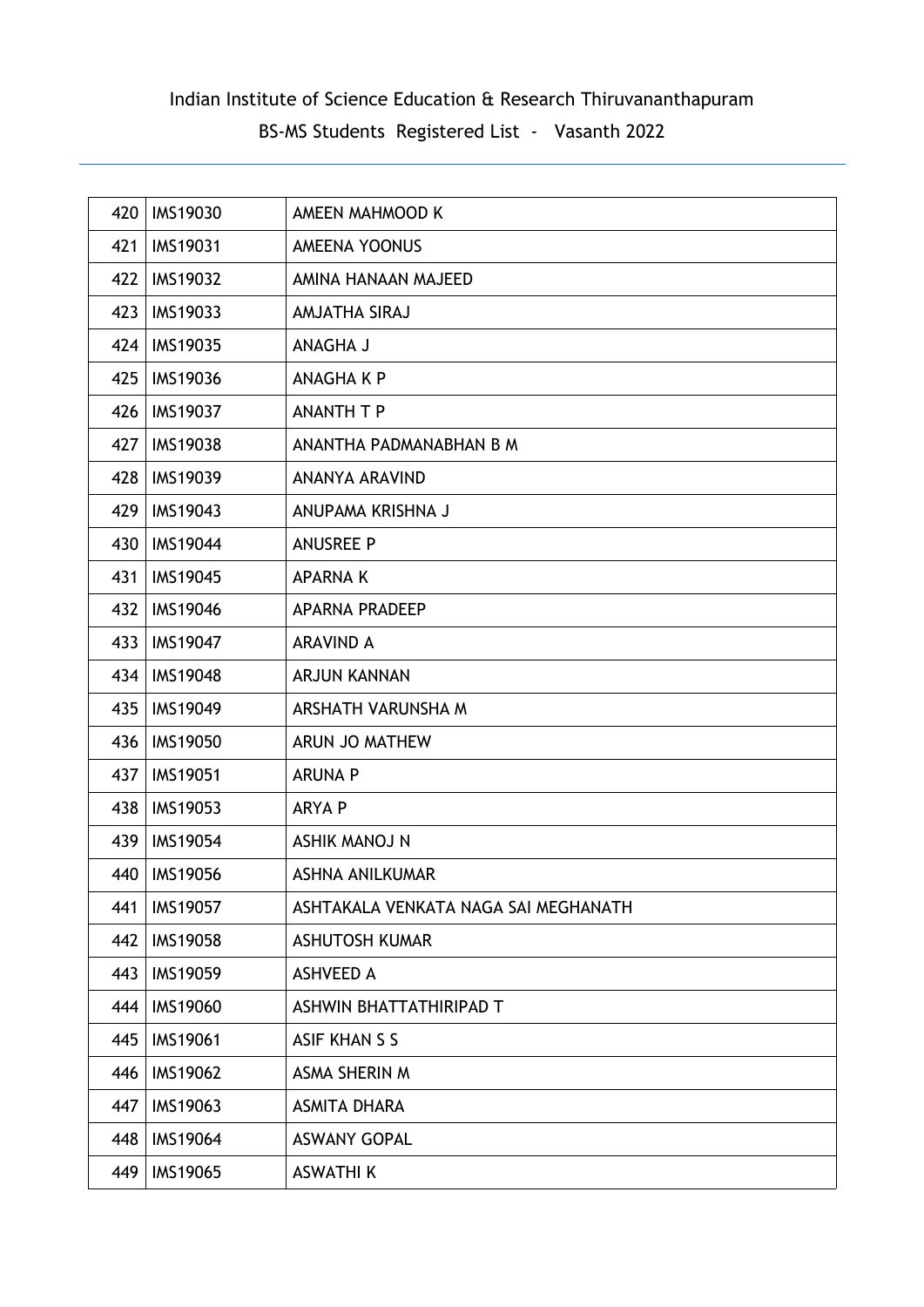| 450 | <b>IMS19066</b> | <b>ASWIN S</b>                   |
|-----|-----------------|----------------------------------|
| 451 | <b>IMS19068</b> | <b>ASWIN DAS</b>                 |
| 452 | <b>IMS19069</b> | <b>ATHUL K SOMAN</b>             |
| 453 | <b>IMS19070</b> | <b>ATHULYA P S</b>               |
| 454 | <b>IMS19071</b> | <b>BALUSU MOHAN SAI</b>          |
| 455 | <b>IMS19072</b> | <b>BASIL B ALIYAS</b>            |
| 456 | <b>IMS19073</b> | <b>BAZIL POULOSE</b>             |
| 457 | <b>IMS19074</b> | <b>BHAVYA R</b>                  |
| 458 | <b>IMS19076</b> | <b>CHANDANA P S</b>              |
| 459 | <b>IMS19077</b> | <b>CHANDANA S</b>                |
| 460 | <b>IMS19079</b> | <b>CHRISTEENA CHARLY</b>         |
| 461 | <b>IMS19080</b> | <b>DANIYA SAJI</b>               |
| 462 | <b>IMS19082</b> | <b>DEEPAM JYOTI</b>              |
| 463 | <b>IMS19083</b> | DEEPTHI DAMODARAN NAMBIAR        |
| 464 | <b>IMS19086</b> | <b>DEVIR</b>                     |
| 465 | <b>IMS19087</b> | <b>DEVIKA SUNIL S</b>            |
| 466 | <b>IMS19088</b> | DEVKRISHNA C K                   |
| 467 | <b>IMS19089</b> | <b>DIANA THOMAS</b>              |
| 468 | <b>IMS19090</b> | DIYA ELIZABETH                   |
| 469 | <b>IMS19092</b> | <b>ERAIANBU B I</b>              |
| 470 | <b>IMS19094</b> | <b>FATHIMA NILOOFAR</b>          |
| 471 | <b>IMS19095</b> | <b>G SIDDHARTH</b>               |
| 472 | <b>IMS19096</b> | <b>GAURAV GANGADHAR BOLEGAVE</b> |
| 473 | <b>IMS19097</b> | <b>GAURAV SEAL</b>               |
| 474 | <b>IMS19098</b> | <b>GAYATHRIV</b>                 |
| 475 | <b>IMS19100</b> | <b>GOKUL B NAIR</b>              |
| 476 | <b>IMS19101</b> | <b>GOKUL DURAIKANDAN</b>         |
| 477 | <b>IMS19102</b> | HARSHA.P                         |
| 478 | IMS19103        | <b>HARSHATN</b>                  |
| 479 | <b>IMS19104</b> | <b>HRUIDYA C BABU</b>            |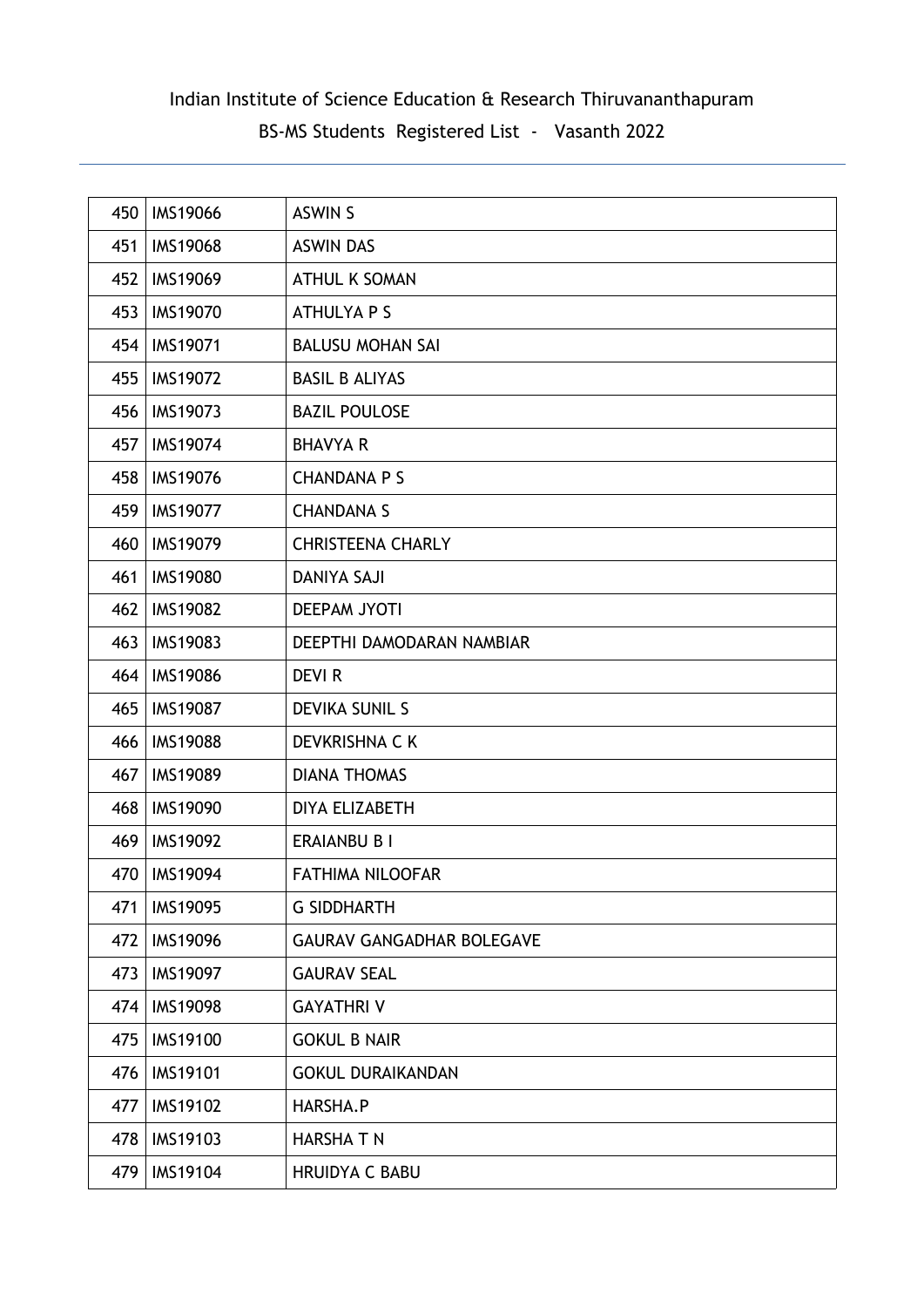| 480 | <b>IMS19105</b> | <b>INDULEKHA V</b>        |
|-----|-----------------|---------------------------|
| 481 | <b>IMS19106</b> | <b>IRA ZIBBU</b>          |
| 482 | <b>IMS19107</b> | IRIN MARIYAM JOSEPH       |
| 483 | <b>IMS19109</b> | JAHNAVI M S               |
| 484 | <b>IMS19112</b> | <b>JIBIN THOMAS</b>       |
| 485 | IMS19113        | JITHESH PAVAN DSOUZA      |
| 486 | <b>IMS19114</b> | <b>JOEL J PARAKADAVIL</b> |
| 487 | <b>IMS19115</b> | <b>JOSY JOSEPH</b>        |
| 488 | <b>IMS19116</b> | <b>JYOTHILAKSHMI S</b>    |
| 489 | <b>IMS19117</b> | KAPAVARAPU PRATHAM        |
| 490 | <b>IMS19118</b> | KAUSHIK BABU NAMBIAR      |
| 491 | <b>IMS19119</b> | KAUSHIK KANDALU ANAND     |
| 492 | <b>IMS19120</b> | KAVERI SUDHAKARAN         |
| 493 | <b>IMS19121</b> | <b>KAVYA SUNIL</b>        |
| 494 | <b>IMS19122</b> | <b>K GANESH</b>           |
| 495 | <b>IMS19123</b> | <b>KIRAN RAJ</b>          |
| 496 | <b>IMS19124</b> | <b>KRISHNA KUMAR</b>      |
| 497 | <b>IMS19125</b> | <b>LAKSHMIP</b>           |
| 498 | <b>IMS19126</b> | LAKSHYA ANILKUMAR         |
| 499 | <b>IMS19127</b> | LEKSHMI ANILKUMAR         |
| 500 | <b>IMS19128</b> | <b>LEKSHMI MP</b>         |
| 501 | <b>IMS19129</b> | <b>LIA SUSAN GEORGE</b>   |
| 502 | <b>IMS19130</b> | LISSA MARY JOHNS          |
| 503 | IMS19131        | <b>MADHAVI M</b>          |
| 504 | IMS19132        | <b>MAJMA K</b>            |
| 505 | <b>IMS19134</b> | MALAVIKA KRISHNAN         |
| 506 | IMS19135        | MALAVIKA P MURALEEDHARAN  |
| 507 | <b>IMS19137</b> | MEEGA REJI                |
| 508 | <b>IMS19138</b> | MEGHA G                   |
| 509 | <b>IMS19139</b> | MEGHNA BISWAL             |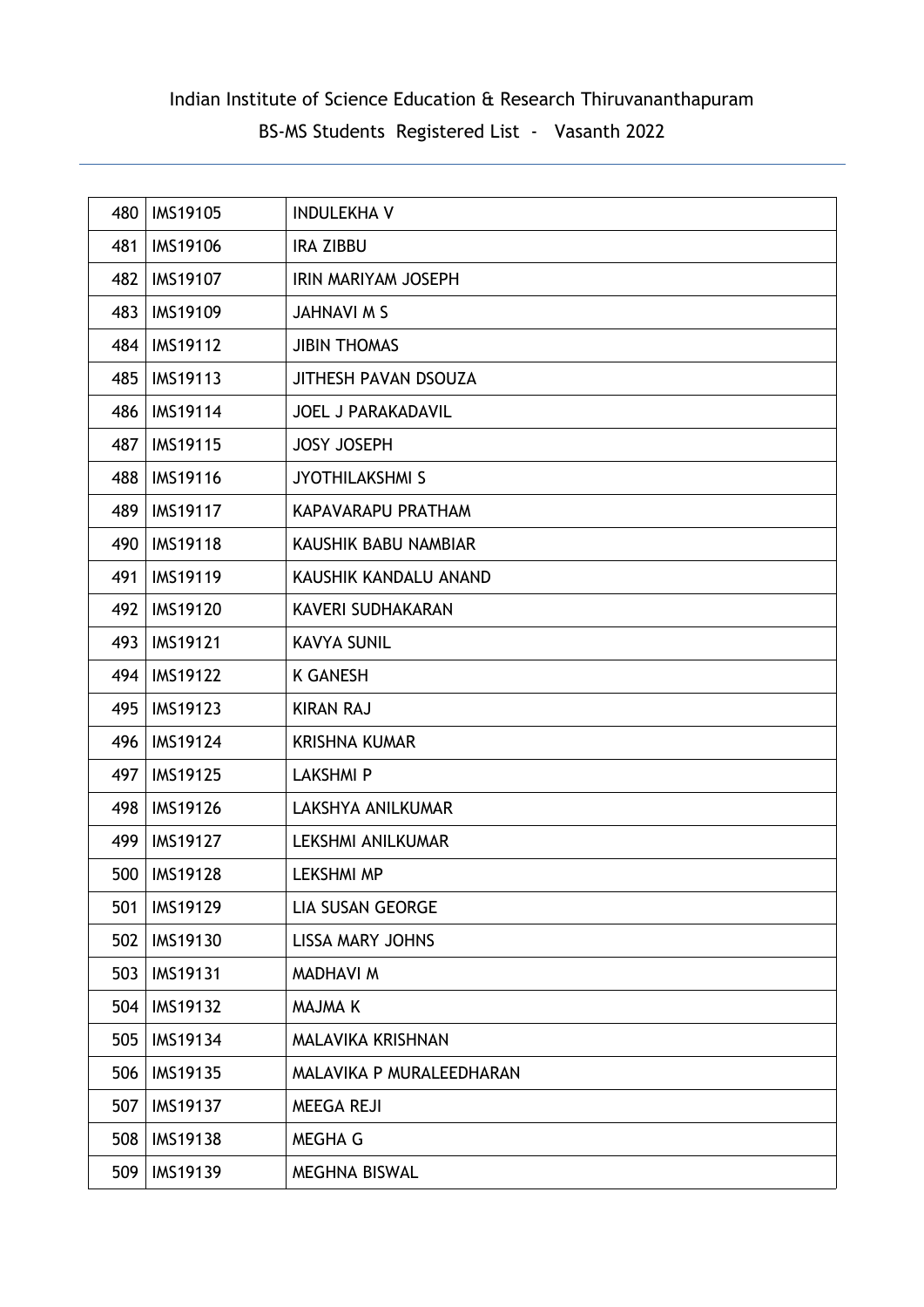| 510 | <b>IMS19140</b> | <b>MERINA TONY</b>    |
|-----|-----------------|-----------------------|
| 511 | <b>IMS19142</b> | <b>MRIDULA K</b>      |
| 512 | <b>IMS19144</b> | NAEEMA C A            |
| 513 | IMS19145        | <b>NAMITHA NAIR</b>   |
| 514 | <b>IMS19146</b> | NANDAGOPAL V M        |
| 515 | <b>IMS19147</b> | <b>NANDANA THILAK</b> |
| 516 | <b>IMS19148</b> | NANDHU K P            |
| 517 | <b>IMS19149</b> | <b>NANDURAJ S</b>     |
| 518 | <b>IMS19150</b> | NAVEEN BALACHANDRAN   |
| 519 | <b>IMS19152</b> | <b>NEERAJA R NAIR</b> |
| 520 | <b>IMS19154</b> | NIDHARSSAN S          |
| 521 | <b>IMS19156</b> | NIHARIKA P V          |
| 522 | <b>IMS19158</b> | <b>NIKHIL BIJU</b>    |
| 523 | <b>IMS19159</b> | NIKHIL KOLLINS        |
| 524 | IMS19160        | <b>NIKHIL N</b>       |
| 525 | IMS19162        | <b>NITHIN K A</b>     |
| 526 | IMS19163        | <b>NOEL BENSON</b>    |
| 527 | <b>IMS19164</b> | P. ASHWATHI           |
| 528 | IMS19165        | <b>PALLAVI P DAS</b>  |
| 529 | <b>IMS19166</b> | PARTH ANKAM           |
| 530 | IMS19169        | PHALGUNI ANURAG       |
| 531 | <b>IMS19171</b> | POOJA S               |
| 532 | <b>IMS19172</b> | PRABAL DAS            |
| 533 | <b>IMS19175</b> | PRASHANT SHARMA       |
| 534 | <b>IMS19176</b> | PRATHEEK MALOL        |
| 535 | <b>IMS19177</b> | <b>PRATHIKSHA</b>     |
| 536 | <b>IMS19178</b> | <b>PRAVIN B</b>       |
| 537 | <b>IMS19179</b> | PREETHI G             |
| 538 | <b>IMS19180</b> | PREVEENA K V          |
| 539 | <b>IMS19181</b> | PRIYADARSHINI BAIDYA  |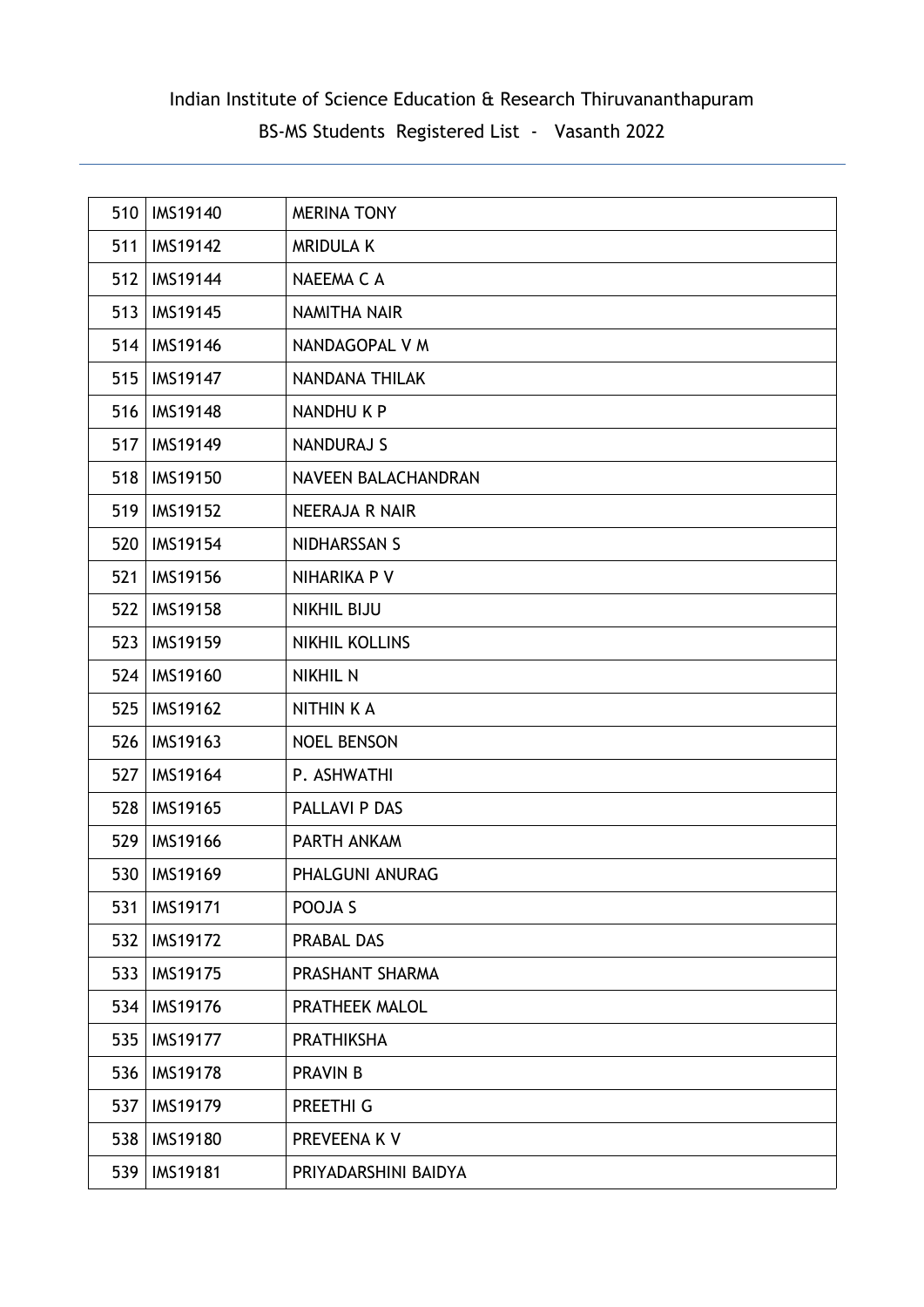| 540 | <b>IMS19182</b> | PRIYANKA A PAUNIKAR         |
|-----|-----------------|-----------------------------|
| 541 | <b>IMS19183</b> | <b>RADHIN VISHNU</b>        |
| 542 | <b>IMS19185</b> | RAJANNYA ADHIKARY           |
| 543 | <b>IMS19187</b> | <b>RAVIKIRAN S HEGDE</b>    |
| 544 | <b>IMS19189</b> | <b>RISHICS HARISH ARORA</b> |
| 545 | <b>IMS19190</b> | <b>RITHIKA GANESAN</b>      |
| 546 | <b>IMS19191</b> | <b>ROHAN THAKUR</b>         |
| 547 | <b>IMS19193</b> | <b>ROHIT V MENON</b>        |
| 548 | <b>IMS19195</b> | RUTIKA SANSARIA             |
| 549 | <b>IMS19198</b> | SAMARPITA SAHU              |
| 550 | <b>IMS19199</b> | SANDRA ANN LITTO            |
| 551 | <b>IMS19200</b> | PERUMANDLA SANJAY KUMAR     |
| 552 | <b>IMS19201</b> | SANKEERTHANA P A            |
| 553 | <b>IMS19202</b> | <b>SARAG K</b>              |
| 554 | <b>IMS19203</b> | SAYANTHANA BENNY            |
| 555 | <b>IMS19205</b> | <b>SHAHMA SUBAIR</b>        |
| 556 | <b>IMS19206</b> | <b>SHEBA CHEERAN</b>        |
| 557 | <b>IMS19208</b> | SHIVAM BHARGAVA             |
| 558 | <b>IMS19209</b> | SHREENIDHI S                |
| 559 | <b>IMS19210</b> | <b>SHREYA MANDAL</b>        |
| 560 | <b>IMS19211</b> | SHREYA UMESH PRABHU         |
| 561 | <b>IMS19212</b> | SHREYA VENKATESAN           |
| 562 | IMS19213        | SHRUTIKA SANSARIA           |
| 563 | <b>IMS19214</b> | <b>SHUBHAM TUSHAR CHURY</b> |
| 564 | IMS19215        | SHYAM M                     |
| 565 | IMS19217        | SIVA SUBRAMANIAN A          |
| 566 | <b>IMS19218</b> | SNEHA MARIA JOSEPH          |
| 567 | <b>IMS19219</b> | SNEHA P R                   |
| 568 | <b>IMS19220</b> | SONA V SURESH               |
| 569 | <b>IMS19221</b> | SREELAKSHMI P               |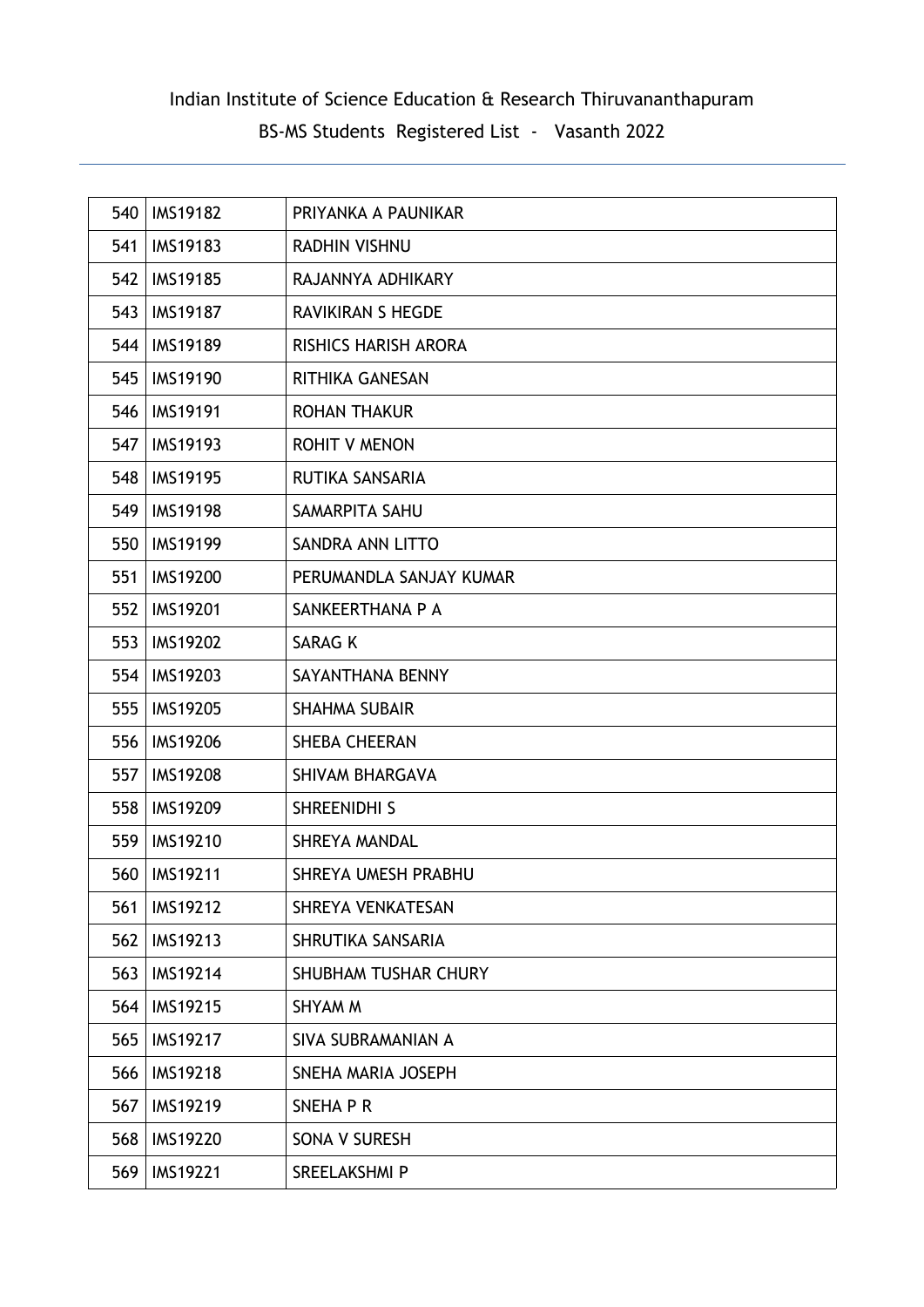| 570 | <b>IMS19222</b> | SREELAKSHMI VENUGOPAL        |
|-----|-----------------|------------------------------|
| 571 | <b>IMS19223</b> | <b>SREERAG P</b>             |
| 572 | <b>IMS19225</b> | <b>SREYAS R</b>              |
| 573 | <b>IMS19226</b> | <b>SUBHAM DAS</b>            |
| 574 | <b>IMS19228</b> | <b>T SANDEEP</b>             |
| 575 | <b>IMS19229</b> | <b>TEJAS SABU</b>            |
| 576 | IMS19230        | <b>THOMAS SHALAQUE</b>       |
| 577 | <b>IMS19231</b> | <b>TIRTHONKOR SAIKIA</b>     |
| 578 | IMS19233        | <b>UDIT KUMAR TYAGI</b>      |
| 579 | IMS19235        | <b>VAISHAKH S</b>            |
| 580 | <b>IMS19236</b> | <b>VIDYARASHMI HANEHALLI</b> |
| 581 | <b>IMS19238</b> | <b>VIKASH RISHI DHARAN K</b> |
| 582 | <b>IMS19239</b> | <b>VISHNU PRASAD O</b>       |
| 583 | <b>IMS19241</b> | <b>VISHWATHIGA J</b>         |
| 584 | <b>IMS19242</b> | <b>VIVEK KUMAR</b>           |
| 585 | <b>IMS19246</b> | AMUDA MANIKANDAN             |
| 586 | <b>IMS18004</b> | <b>ABHISHEK K</b>            |
| 587 | <b>IMS18017</b> | <b>AMJITH ANAND</b>          |
| 588 | <b>IMS18097</b> | PHIL RAJU ABRAHAM            |
| 589 | <b>IMS19224</b> | <b>SREETHU LEKSHMI</b>       |
| 590 | <b>IMS20001</b> | AAQILAH A J                  |
| 591 | <b>IMS20002</b> | AARDHRA SANTHOSH             |
| 592 | IMS20003        | <b>AARON SHIBU</b>           |
| 593 | <b>IMS20004</b> | <b>AARUL JAIN</b>            |
| 594 | <b>IMS20005</b> | AARYA M                      |
| 595 | <b>IMS20006</b> | <b>ABHAY GHODKE</b>          |
| 596 | <b>IMS20007</b> | ABHIDEV.B                    |
| 597 | <b>IMS20008</b> | ABHIMANYU SM                 |
| 598 | IMS20009        | <b>ABHINAND LAL</b>          |
| 599 | <b>IMS20010</b> | <b>ABHINAV N</b>             |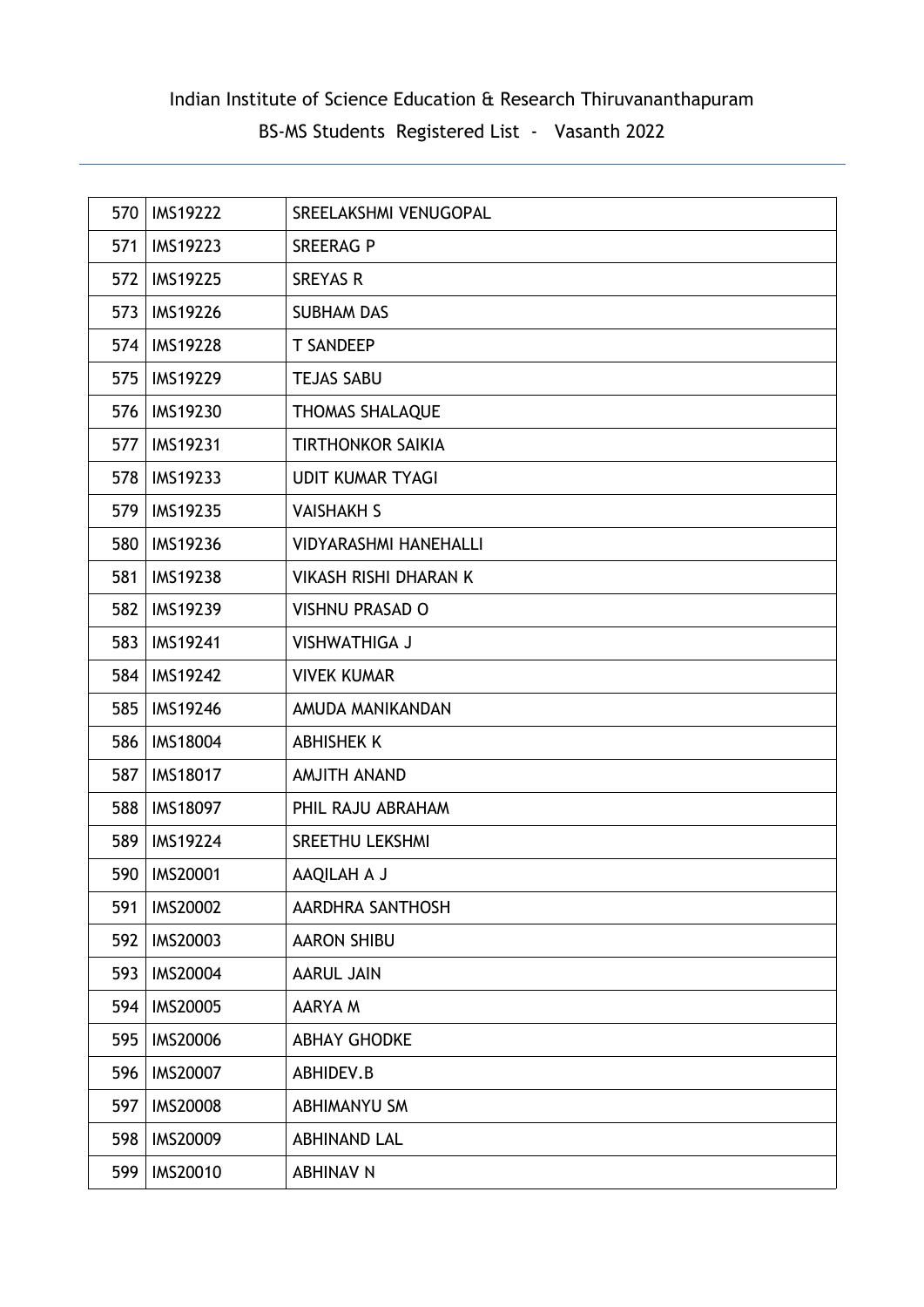| 600 | <b>IMS20012</b> | ABHIRAMA N                |
|-----|-----------------|---------------------------|
| 601 | IMS20013        | ABHISHEK J CHANDRAN       |
| 602 | <b>IMS20014</b> | ABHISHEK VIJAYAN K        |
| 603 | <b>IMS20015</b> | ADAM ZACHARIA ANIL        |
| 604 | <b>IMS20016</b> | ADHLA.P                   |
| 605 | <b>IMS20017</b> | <b>ADIL IMAM</b>          |
| 606 | <b>IMS20018</b> | <b>ADITHYA BIJU</b>       |
| 607 | <b>IMS20019</b> | <b>ADITHYA J</b>          |
| 608 | <b>IMS20020</b> | <b>ADITHYAN C B</b>       |
| 609 | <b>IMS20021</b> | <b>ADITHYAN P</b>         |
| 610 | <b>IMS20022</b> | <b>AHALYA</b>             |
| 611 | <b>IMS20023</b> | AHSANA AMAN M B           |
| 612 | <b>IMS20024</b> | AISHWARYA K               |
| 613 | <b>IMS20027</b> | AISWARYA A                |
| 614 | <b>IMS20028</b> | <b>AIVIN C THOMAS</b>     |
| 615 | <b>IMS20029</b> | <b>AJAS M KHADER</b>      |
| 616 | <b>IMS20030</b> | <b>AJAY GHOSH .K.S</b>    |
| 617 | <b>IMS20031</b> | <b>AJIN K BIJU</b>        |
| 618 | <b>IMS20032</b> | AJINKYA OMPRAKASH UIKE    |
| 619 | <b>IMS20033</b> | AKHILA ANNA VARGHESE      |
| 620 | <b>IMS20034</b> | <b>AKHILA S</b>           |
| 621 | <b>IMS20035</b> | AKSHARA M                 |
| 622 | <b>IMS20037</b> | <b>AKSHAY S SUNDAR</b>    |
| 623 | <b>IMS20038</b> | <b>AKSHAY UNNI</b>        |
| 624 | IMS20039        | <b>ALEENA GRACE TOJAN</b> |
| 625 | <b>IMS20040</b> | <b>ALEENA JOSHY</b>       |
| 626 | <b>IMS20041</b> | ALEENA KRISHNA S V        |
| 627 | <b>IMS20042</b> | ALWIN MICHAEL SANTHOSH    |
| 628 | <b>IMS20043</b> | <b>ANAGHAK</b>            |
| 629 | <b>IMS20044</b> | ANAGHA MURALIDHARAN       |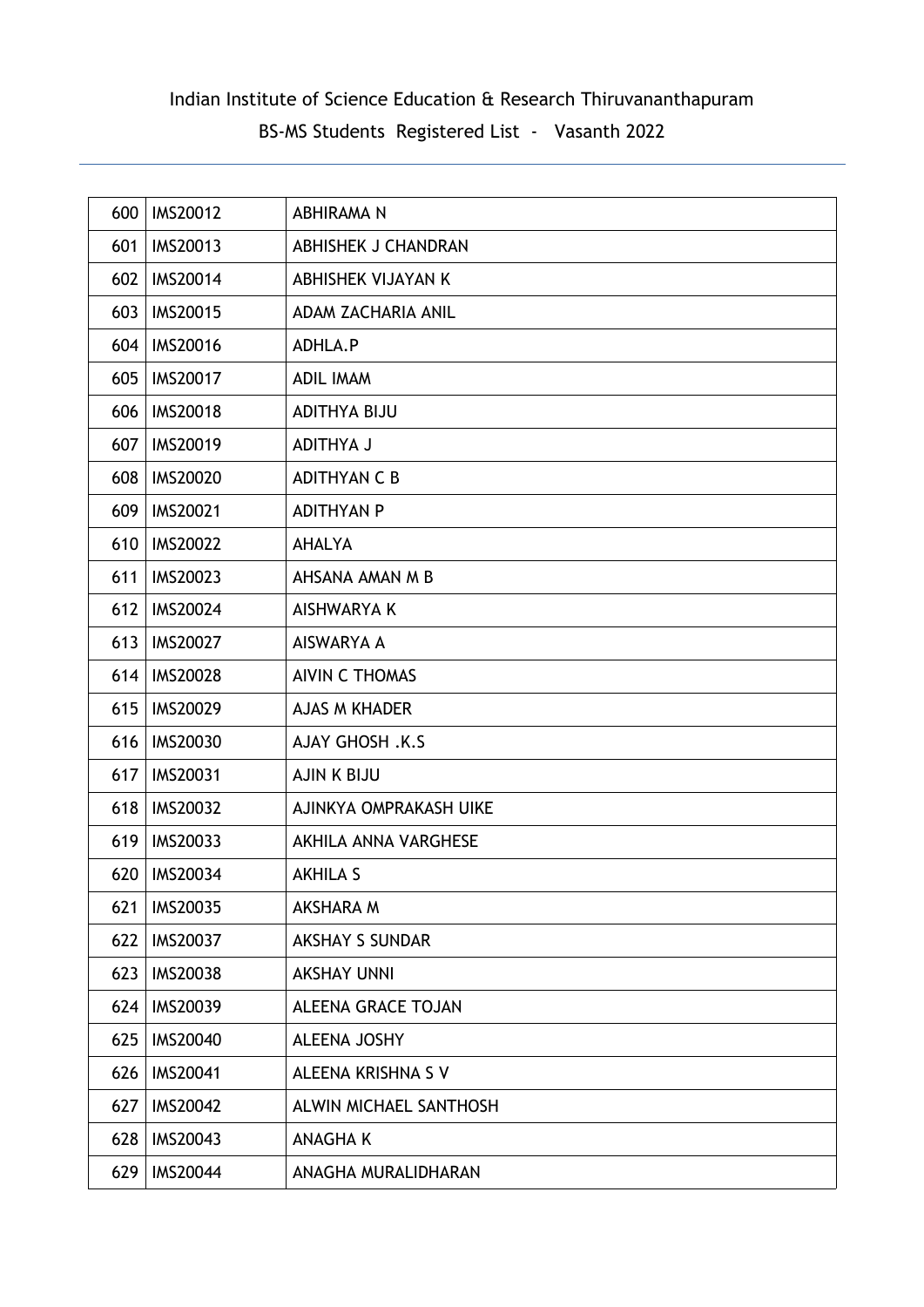| 630 | <b>IMS20046</b> | ANAGHA VENUGOPAL             |
|-----|-----------------|------------------------------|
| 631 | <b>IMS20047</b> | ANAND BABU M                 |
| 632 | <b>IMS20048</b> | ANIK MUKHOPADHYAY            |
| 633 | <b>IMS20049</b> | <b>ANIRUDH M</b>             |
| 634 | <b>IMS20050</b> | <b>ANITTA BENOY</b>          |
| 635 | <b>IMS20052</b> | ANJANA NARAYANAN             |
| 636 | IMS20053        | ANN ELIZA JOSEPH             |
| 637 | <b>IMS20054</b> | ANN MARY ALAPPAT             |
| 638 | <b>IMS20057</b> | ANUGREHA M                   |
| 639 | <b>IMS20058</b> | <b>APARNA MP</b>             |
| 640 | <b>IMS20059</b> | <b>ARAVIND B</b>             |
| 641 | <b>IMS20060</b> | <b>ARCHANA P V</b>           |
| 642 | <b>IMS20061</b> | <b>AROMA KURIAN</b>          |
| 643 | <b>IMS20063</b> | <b>ARSHIA MK</b>             |
| 644 | <b>IMS20064</b> | <b>ARUN NAREN</b>            |
| 645 | <b>IMS20065</b> | ASHRAYA JAYARAJ NECHIPPADATH |
| 646 | <b>IMS20066</b> | <b>ASHWIN NAIR</b>           |
| 647 | <b>IMS20067</b> | <b>ASHWIN T SHAJI</b>        |
| 648 | <b>IMS20068</b> | <b>ASIYA ANAS</b>            |
| 649 | <b>IMS20069</b> | ASWIN BABU G S               |
| 650 | <b>IMS20071</b> | <b>ATHIRA C</b>              |
| 651 | <b>IMS20072</b> | <b>ATHUL GEORGE</b>          |
| 652 | <b>IMS20073</b> | ATHUL KUMAR O A              |
| 653 | <b>IMS20074</b> | ATHUL RAM R                  |
| 654 | <b>IMS20075</b> | <b>ATHUL V B</b>             |
| 655 | <b>IMS20076</b> | <b>ATHULYA RAMESH</b>        |
| 656 | <b>IMS20077</b> | <b>AVINASH HARI</b>          |
| 657 | <b>IMS20078</b> | <b>BARNINEE SENGUPTA</b>     |
| 658 | IMS20079        | <b>BHADRA R</b>              |
| 659 | <b>IMS20080</b> | <b>BHASMAN GOSWAMI</b>       |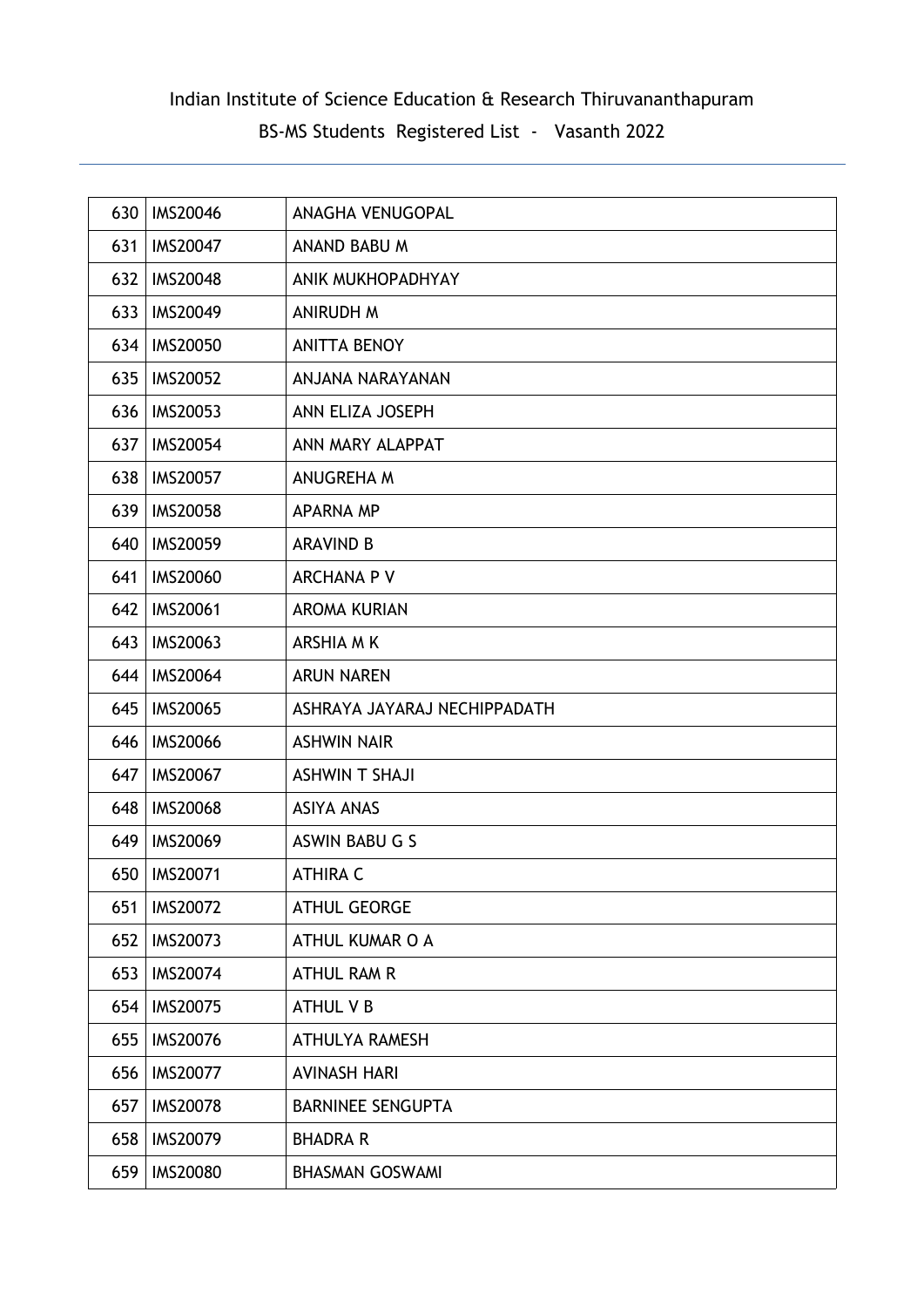| 660 | IMS20081        | <b>BHAVYA BINOY</b>          |
|-----|-----------------|------------------------------|
| 661 | <b>IMS20082</b> | <b>BHAVYALAKSHMI K B</b>     |
| 662 | <b>IMS20083</b> | <b>BINIL K VARGHESE</b>      |
| 663 | <b>IMS20084</b> | <b>BONY JOHNS MATHEW</b>     |
| 664 | <b>IMS20085</b> | <b>CHAITHANYA P S</b>        |
| 665 | <b>IMS20086</b> | <b>CHINMAYI R GALIGEKERE</b> |
| 666 | <b>IMS20087</b> | <b>CISHA SHAJU</b>           |
| 667 | <b>IMS20088</b> | DAYONA A VARGHESE            |
| 668 | <b>IMS20089</b> | <b>DEA VINCENT</b>           |
| 669 | <b>IMS20090</b> | <b>DEOPAL BIRUA</b>          |
| 670 | <b>IMS20091</b> | <b>DEVANANDA M S</b>         |
| 671 | <b>IMS20092</b> | DEVASHISH KALMEGH            |
| 672 | <b>IMS20093</b> | <b>DEVI KEERTHANA BS</b>     |
| 673 | <b>IMS20094</b> | <b>DEVIKA VIJAYAN</b>        |
| 674 | <b>IMS20095</b> | <b>DEVU B KUMAR</b>          |
| 675 | <b>IMS20096</b> | <b>DHARUN J</b>              |
| 676 | <b>IMS20097</b> | DIVYASREE M NAIR             |
| 677 | <b>IMS20098</b> | DIYA ELIZABETH SHAJI         |
| 678 | <b>IMS20099</b> | <b>DIYA FRANCIS</b>          |
| 679 | <b>IMS20100</b> | <b>DONA ELSA KOSHY</b>       |
| 680 | <b>IMS20101</b> | <b>ELIZABETH PAUL</b>        |
| 681 | <b>IMS20102</b> | EPHREAM JUDE GEORGE          |
| 682 | <b>IMS20103</b> | ESWAR KRISHNAN N A           |
| 683 | <b>IMS20104</b> | <b>FAHEENA THESNI</b>        |
| 684 | IMS20105        | <b>FARSANA K S</b>           |
| 685 | <b>IMS20106</b> | <b>FAZIL SHOWK F</b>         |
| 686 | <b>IMS20108</b> | <b>FIZA FATHIMA S</b>        |
| 687 | <b>IMS20109</b> | <b>G DEVIKA JAYAKUMAR</b>    |
| 688 | <b>IMS20110</b> | <b>G VIDHYA</b>              |
| 689 | IMS20113        | <b>GAYATHRI B</b>            |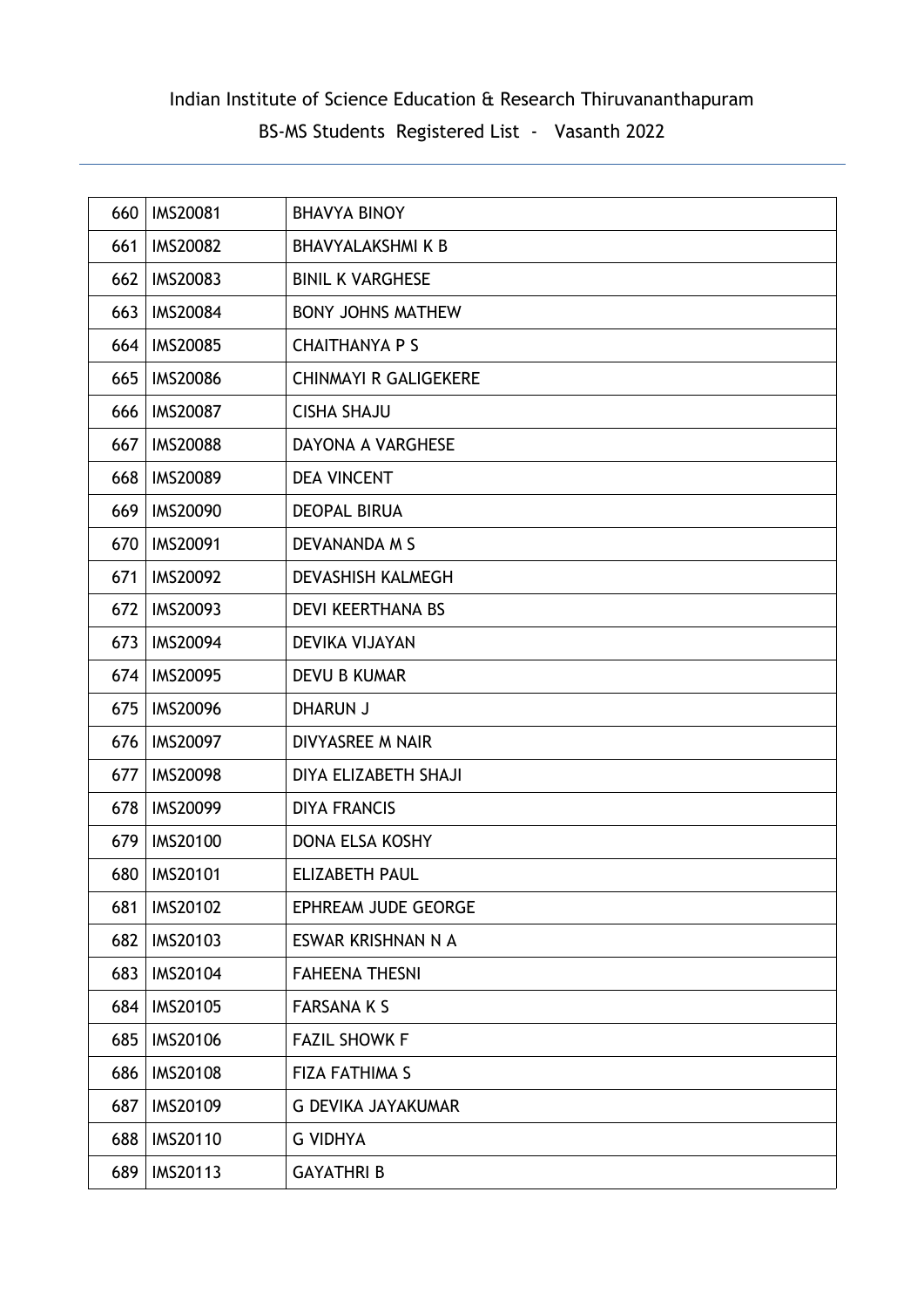| 690 | <b>IMS20114</b> | <b>GAYATHRIK</b>            |
|-----|-----------------|-----------------------------|
| 691 | <b>IMS20115</b> | <b>GAYATHRI KL</b>          |
| 692 | <b>IMS20116</b> | <b>GAYATHRI S KUMAR</b>     |
| 693 | <b>IMS20117</b> | <b>GAYATHRY DAS</b>         |
| 694 | <b>IMS20118</b> | <b>GAYATRI GOUD</b>         |
| 695 | <b>IMS20119</b> | <b>GIREESH K T</b>          |
| 696 | <b>IMS20120</b> | <b>GOPIKA SURESH</b>        |
| 697 | <b>IMS20121</b> | <b>GOPIKA SURESH</b>        |
| 698 | <b>IMS20123</b> | <b>GOUTHAM RAJ</b>          |
| 699 | <b>IMS20124</b> | <b>GOVINDRAM NEWARE</b>     |
| 700 | <b>IMS20125</b> | <b>G S SHRUTHEKA</b>        |
| 701 | <b>IMS20126</b> | <b>HANAN SHEIK UMAR</b>     |
| 702 | <b>IMS20127</b> | <b>HANNA D XAVIER</b>       |
| 703 | Ims20128        | <b>HANOCK BAIJU</b>         |
| 704 | <b>IMS20129</b> | <b>HARI HARAN T</b>         |
| 705 | <b>IMS20130</b> | HARI KRISHNAN AK            |
| 706 | <b>IMS20131</b> | <b>HARIKRISHNAN S</b>       |
| 707 | <b>IMS20132</b> | <b>HARITHA S</b>            |
| 708 | <b>IMS20133</b> | <b>HARSHINI S</b>           |
| 709 | <b>IMS20134</b> | HIDA MARIYAM IQBAL          |
| 710 | <b>IMS20135</b> | HISHAM HASSAN O T           |
| 711 | IMS20136        | <b>HIZANA F</b>             |
| 712 | <b>IMS20138</b> | <b>HRIDYA M BIJU</b>        |
| 713 | <b>IMS20140</b> | <b>J S DENUKA</b>           |
| 714 | <b>IMS20141</b> | <b>JACOB CHERRY SAM</b>     |
| 715 | <b>IMS20142</b> | <b>JACOB G KURIAN</b>       |
| 716 | IMS20143        | <b>JADOV MENAKA</b>         |
| 717 | <b>IMS20144</b> | JAIVARSAN G S               |
| 718 | <b>IMS20145</b> | <b>JAYASURYA R KRISHNA</b>  |
| 719 | <b>IMS20146</b> | <b>JERIN ABRAHAM GEORGE</b> |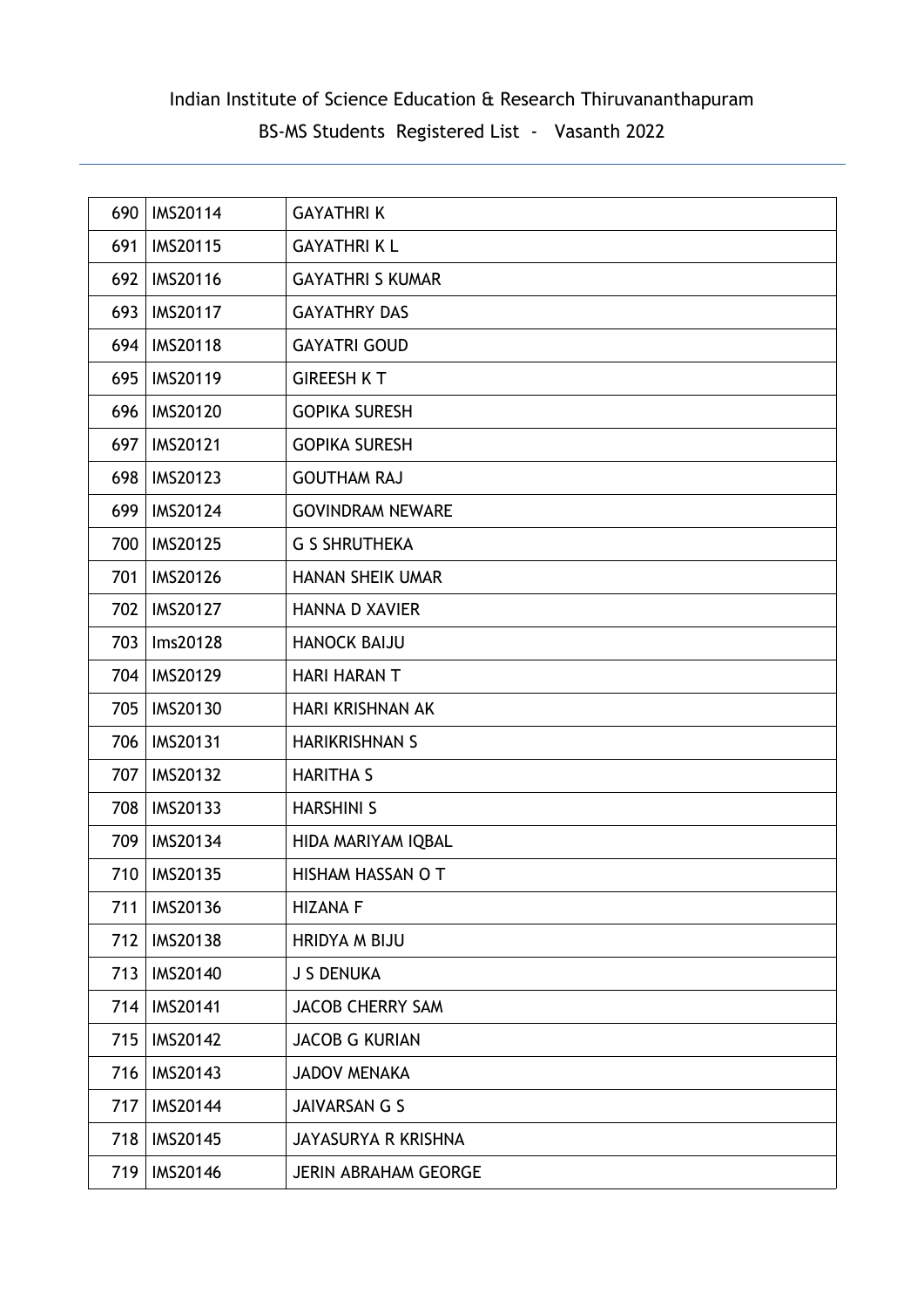| 720 | <b>IMS20147</b> | <b>JOSH MATHEW ANTONY</b>    |
|-----|-----------------|------------------------------|
| 721 | <b>IMS20148</b> | <b>JOSHY K OOMMEN</b>        |
| 722 | <b>IMS20149</b> | <b>JOSNA JOSEPH</b>          |
| 723 | <b>IMS20150</b> | <b>JOVITA BIJU</b>           |
| 724 | <b>IMS20151</b> | <b>JUSTIN PRASAD</b>         |
| 725 | <b>IMS20152</b> | <b>K MALAVIKA</b>            |
| 726 | <b>IMS20153</b> | <b>HARI HARAN K</b>          |
| 727 | <b>IMS20154</b> | K NANDANA VYASAN             |
| 728 | <b>IMS20155</b> | <b>K R GOWTHAM</b>           |
| 729 | <b>IMS20156</b> | K.P.SRINANDHITHA             |
| 730 | <b>IMS20157</b> | <b>KABILAN T</b>             |
| 731 | <b>IMS20159</b> | KAJAREKAR AVANI MAKARAND     |
| 732 | <b>IMS20160</b> | <b>KANNANUNNI R</b>          |
| 733 | <b>IMS20161</b> | KARANTOTHU BHAVANI           |
| 734 | IMS20163        | <b>KAVYA PRAMOD</b>          |
| 735 | <b>IMS20165</b> | <b>KRISHNA S MENON</b>       |
| 736 | <b>IMS20166</b> | KULKARNI GOPAL VYANKATESH    |
| 737 | <b>IMS20167</b> | LAKAVATHU MANIKRISHNA        |
| 738 | <b>IMS20168</b> | LAKSHMI A S                  |
| 739 | <b>IMS20169</b> | LAKSHMI UNNIKRISHNAN         |
| 740 | <b>IMS20170</b> | <b>LEO SAJU</b>              |
| 741 | <b>IMS20171</b> | <b>LEON GEORGE PADAYATTY</b> |
| 742 | <b>IMS20172</b> | LUKHMANUL HAKEEM K           |
| 743 | <b>IMS20173</b> | MALAVIKA JM                  |
| 744 | <b>IMS20174</b> | <b>MAREENA SAJEEV</b>        |
| 745 | <b>IMS20175</b> | MARIYA JOYSON                |
| 746 | <b>IMS20176</b> | MARLU JOGY                   |
| 747 | <b>IMS20177</b> | MASNA ABHIRAAM               |
| 748 | <b>IMS20178</b> | <b>MATHEW VINCENT</b>        |
| 749 | <b>IMS20179</b> | <b>MATHEWS BENNY</b>         |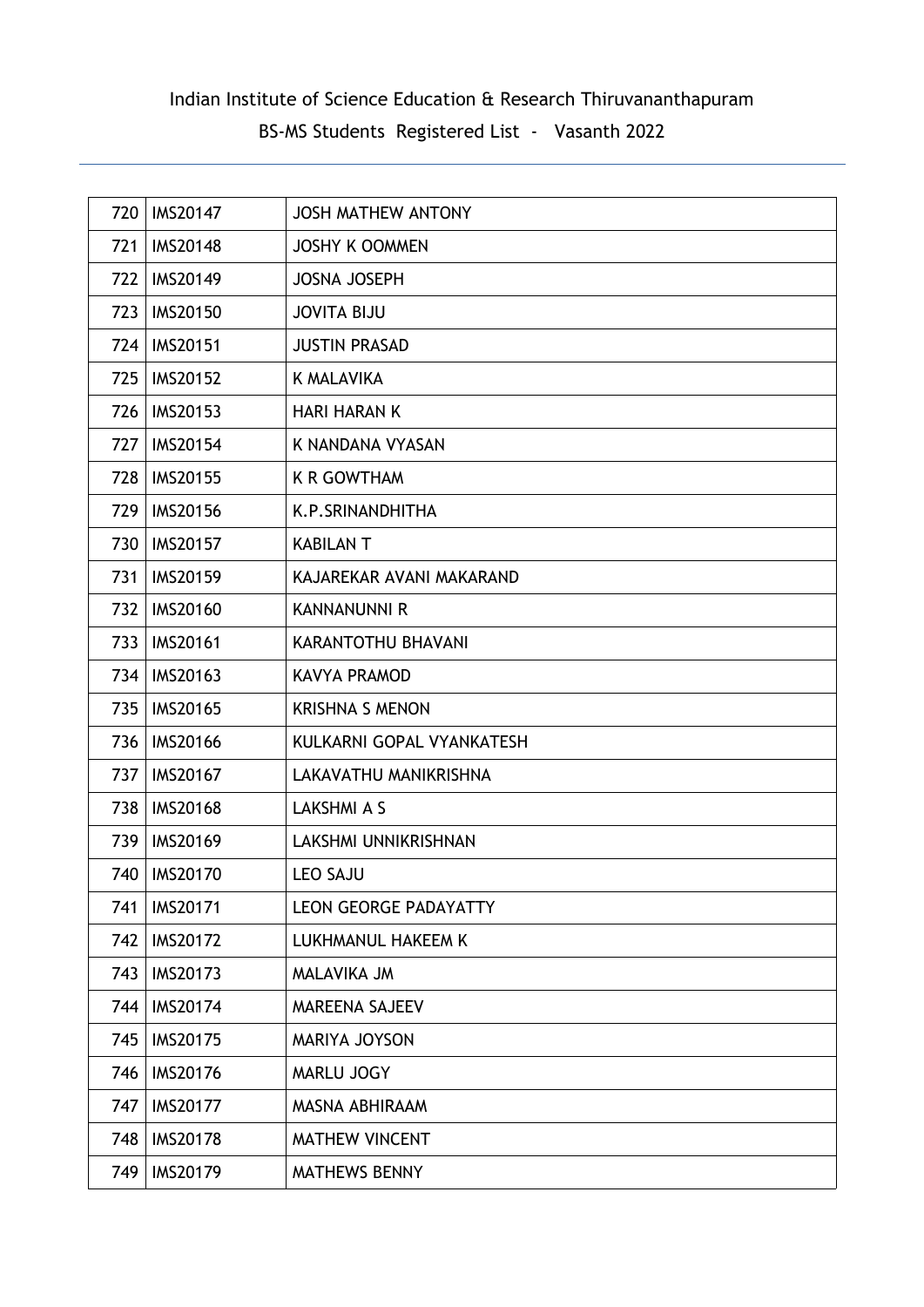| 750 | <b>IMS20180</b> | MEENAKSHI T.S.        |
|-----|-----------------|-----------------------|
| 751 | <b>IMS20181</b> | MEENAKSHY M           |
| 752 | <b>IMS20182</b> | <b>MEGHANA R NAIR</b> |
| 753 | <b>IMS20183</b> | <b>MIFTAH FARIDL</b>  |
| 754 | <b>IMS20185</b> | MUFEEDA FARHANA A     |
| 755 | <b>IMS20187</b> | <b>MURSHID V</b>      |
| 756 | <b>IMS20189</b> | <b>NABEEL THAHIR</b>  |
| 757 | <b>IMS20190</b> | ARJUN VIJAYAN NAIR    |
| 758 | <b>IMS20191</b> | <b>NAMITHA K RAM</b>  |
| 759 | <b>IMS20192</b> | NANDA S SANTHOSH      |
| 760 | IMS20193        | NANDAGOPAL.V          |
| 761 | <b>IMS20194</b> | NANDITHA RAJEEV       |
| 762 | <b>IMS20195</b> | NANNAPANENI VEENA SRI |
| 763 | <b>IMS20196</b> | <b>NASRIN NAVAS</b>   |
| 764 | <b>IMS20197</b> | <b>NAVEEN KUMAR E</b> |
| 765 | <b>IMS20198</b> | NAVYA P               |
| 766 | <b>IMS20199</b> | <b>NEHAL B</b>        |
| 767 | <b>IMS20200</b> | <b>NIDHI S KUMAR</b>  |
| 768 | <b>IMS20201</b> | <b>NIDHIN RAVI</b>    |
| 769 | <b>IMS20202</b> | <b>NIHA</b>           |
| 770 | IMS20203        | NILANDRI RAMJILAL     |
| 771 | <b>IMS20204</b> | <b>NILESH PANDEY</b>  |
| 772 | <b>IMS20205</b> | NIRUPAMA N            |
| 773 | <b>IMS20206</b> | NITHA MOHAN           |
| 774 | <b>IMS20207</b> | NURUL HOQUE ALI       |
| 775 | <b>IMS20208</b> | OM HARI YADAV         |
| 776 | <b>IMS20209</b> | <b>GOKUL PM</b>       |
| 777 | IMS20211        | PARVATHY ANIL         |
| 778 | IMS20212        | PARVATHY S KARTHA     |
| 779 | IMS20213        | POOJA R J             |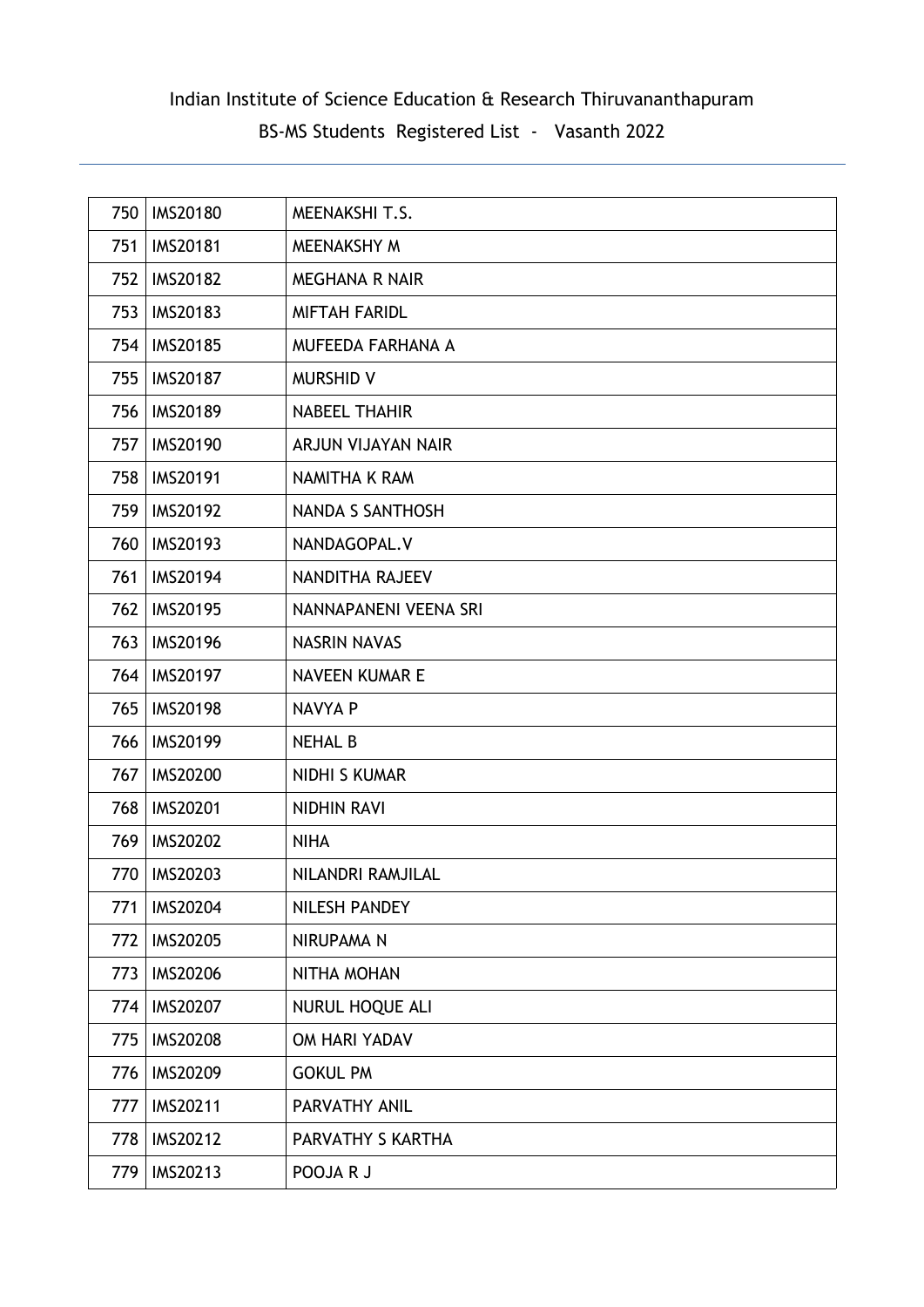| 780 | IMS20214        | PRAGYA BALOT           |
|-----|-----------------|------------------------|
| 781 | IMS20215        | PRANAV BAL.V           |
| 782 | <b>IMS20216</b> | R ANJANA               |
| 783 | <b>IMS20218</b> | <b>RAHAD REHAS</b>     |
| 784 | IMS20219        | RAJARAJESWARI R        |
| 785 | <b>IMS20220</b> | <b>RAMKIRAN S</b>      |
| 786 | <b>IMS20221</b> | <b>RAMSIYA P</b>       |
| 787 | <b>IMS20222</b> | RASMIYA SHIRIN C       |
| 788 | <b>IMS20223</b> | RAVEENA.M              |
| 789 | <b>IMS20224</b> | <b>RESHMA RAJAN</b>    |
| 790 | <b>IMS20226</b> | <b>RIMALU REGI</b>     |
| 791 | <b>IMS20227</b> | <b>RISHAN HAASIB</b>   |
| 792 | <b>IMS20229</b> | RIYA PRASHANT SHENDE   |
| 793 | <b>IMS20230</b> | <b>RIYA RAJU K</b>     |
| 794 | <b>IMS20231</b> | <b>RIYA ROSE ROY</b>   |
| 795 | <b>IMS20232</b> | ROSHA DCRUZ            |
| 796 | IMS20233        | <b>ROSHIN NAZEER</b>   |
| 797 | IMS20234        | <b>ROSHINI THOMAS</b>  |
| 798 | IMS20235        | <b>RUTH ANN MATHEW</b> |
| 799 | <b>IMS20236</b> | S GOUREESANKAR         |
| 800 | <b>IMS20238</b> | SHANMUGHAPRIYA S       |
| 801 | IMS20239        | <b>S SIVARENJINI</b>   |
| 802 | <b>IMS20240</b> | S. VARUN RAJ           |
| 803 | <b>IMS20242</b> | SAMEEHA VP             |
| 804 | IMS20243        | SAMHITHA PATIL         |
| 805 | <b>IMS20244</b> | SANDHRA C              |
| 806 | <b>IMS20245</b> | <b>SANDRA FRANCIS</b>  |
| 807 | <b>IMS20246</b> | <b>SANDRA TR</b>       |
| 808 | <b>IMS20248</b> | SANO FIELD S S         |
| 809 | IMS20250        | SARTHAK THORAT         |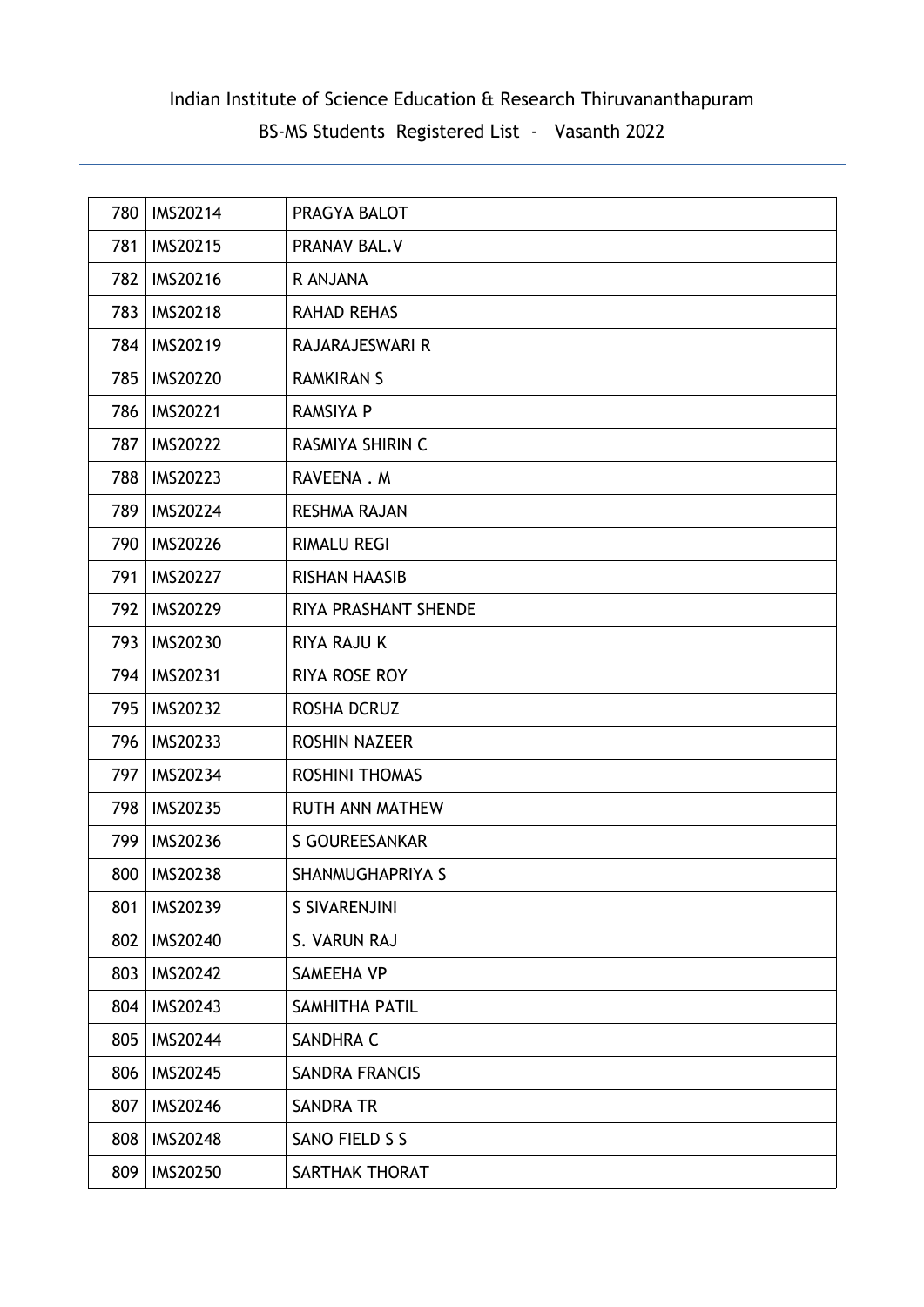| 810 | IMS20251        | SATYA SURYA PRANIT SAI GARIKIPATI |
|-----|-----------------|-----------------------------------|
| 811 | <b>IMS20252</b> | <b>SHADA ABDULLA</b>              |
| 812 | <b>IMS20253</b> | <b>SHAHANA F</b>                  |
| 813 | <b>IMS20254</b> | <b>SHAHANAZ HUSSAIN S</b>         |
| 814 | <b>IMS20255</b> | SHAJIYA SHAHANAS PA               |
| 815 | <b>IMS20256</b> | <b>SHAMIL OP</b>                  |
| 816 | <b>IMS20257</b> | SHANAWAS HUSSAIN.M.M.             |
| 817 | <b>IMS20258</b> | <b>SHARDA</b>                     |
| 818 | <b>IMS20259</b> | <b>SHIVAM KUMAR</b>               |
| 819 | <b>IMS20260</b> | SHUBHAM AMRUT HABIB               |
| 820 | <b>IMS20261</b> | SHWETHA JAYARAJAN                 |
| 821 | <b>IMS20262</b> | SHWETHA SANTHOSH                  |
| 822 | IMS20263        | SIDHARDH K A                      |
| 823 | <b>IMS20265</b> | SIMNA PAVITHRAN                   |
| 824 | <b>IMS20266</b> | SINTA MARIA SIBY                  |
| 825 | <b>IMS20267</b> | SMRITI MAHESH                     |
| 826 | <b>IMS20268</b> | SONA KRISHNA C                    |
| 827 | <b>IMS20269</b> | <b>SONA SUSAN</b>                 |
| 828 | <b>IMS20270</b> | SOURAV RAMACHANDRAN               |
| 829 | <b>IMS20271</b> | <b>SREE LAKSHMI KISHOR</b>        |
| 830 | <b>IMS20272</b> | SREELAKSHMI P V                   |
| 831 | <b>IMS20273</b> | SRILAKSHMI T RANJITH              |
| 832 | <b>IMS20274</b> | SRINEEHARIKA SIRIGINEEDI          |
| 833 | <b>IMS20275</b> | SRUTHI M                          |
| 834 | <b>IMS20276</b> | SRUTHI SUDHAKARAN                 |
| 835 | <b>IMS20277</b> | <b>SUHANA NUJUM G</b>             |
| 836 | <b>IMS20278</b> | <b>SURANG DEBBARMA</b>            |
| 837 | <b>IMS20280</b> | <b>SWATHI SREERAM</b>             |
| 838 | <b>IMS20281</b> | <b>SWAUJAS HALDER</b>             |
| 839 | <b>IMS20282</b> | <b>SWETHA RAJEEVAN</b>            |